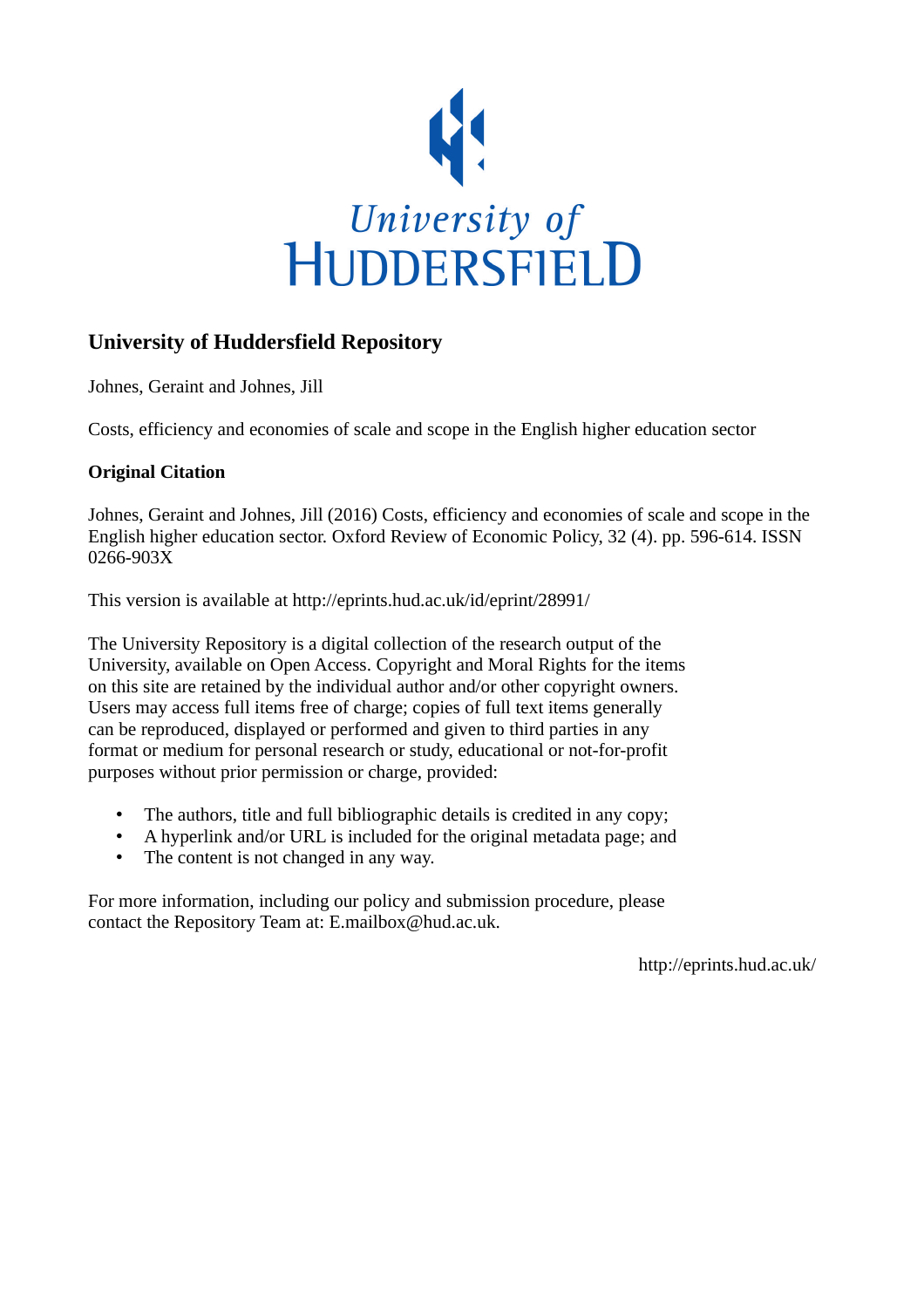## **COSTS, EFFICIENCY AND ECONOMIES OF SCALE AND SCOPE IN THE ENGLISH HIGHER EDUCATION SECTOR**

#### **Geraint Johnes**

Department of Economics Lancaster University LA1 4YX Email: [G.Johnes@lancs.ac.uk](mailto:G.Johnes@lancs.ac.uk) Tel: +44 1524 594215

#### **Jill Johnes**

Huddersfield University Business School University of Huddersfield Queensgate Huddersfield HD1 3DH Email[: J.Johnes@hud.ac.uk](mailto:J.Johnes@hud.ac.uk) Tel: +44 1484 472231

### **April 2016**

### ABSTRACT

An understanding of the production and cost technology of higher education institutions is of considerable policy interest as it motivates the structure of the sector – how large universities should be, and what mix of outputs they should produce. We review the literature, and, using data for English institutions in 2013-14, apply appropriate frontier methods to model the structure of costs in this diverse sector. In doing so, we uncover information about the returns to scale and scope within the higher education sector: in particular, the class of institutions comprising larger research intensive universities and small specialist institutions could benefit from further concentrating postgraduate and research activity. We find that the universities comprising the English higher education sector are largely efficient (measured relative to observed practices) and that there is little scope for gains in technical efficiency from allocating resources on the basis of efficiency scores.

**JEL Classification: I23**

**Keywords: costs, efficiency, higher education**

The authors acknowledge helpful comments from Alex Teytelboym, Ken Mayhew, Christopher Bliss, an anonymous referee, and participants at the following conferences: INFORMS, Philadelphia 1<sup>st</sup> to 4<sup>th</sup> November 2015; LEER Workshop, Leuven 19<sup>th</sup> to 20<sup>th</sup> November 2015; the Annual Conference of the Association for Education Finance and Policy, Denver  $17<sup>th</sup>$  to  $19<sup>th</sup>$  March 2016.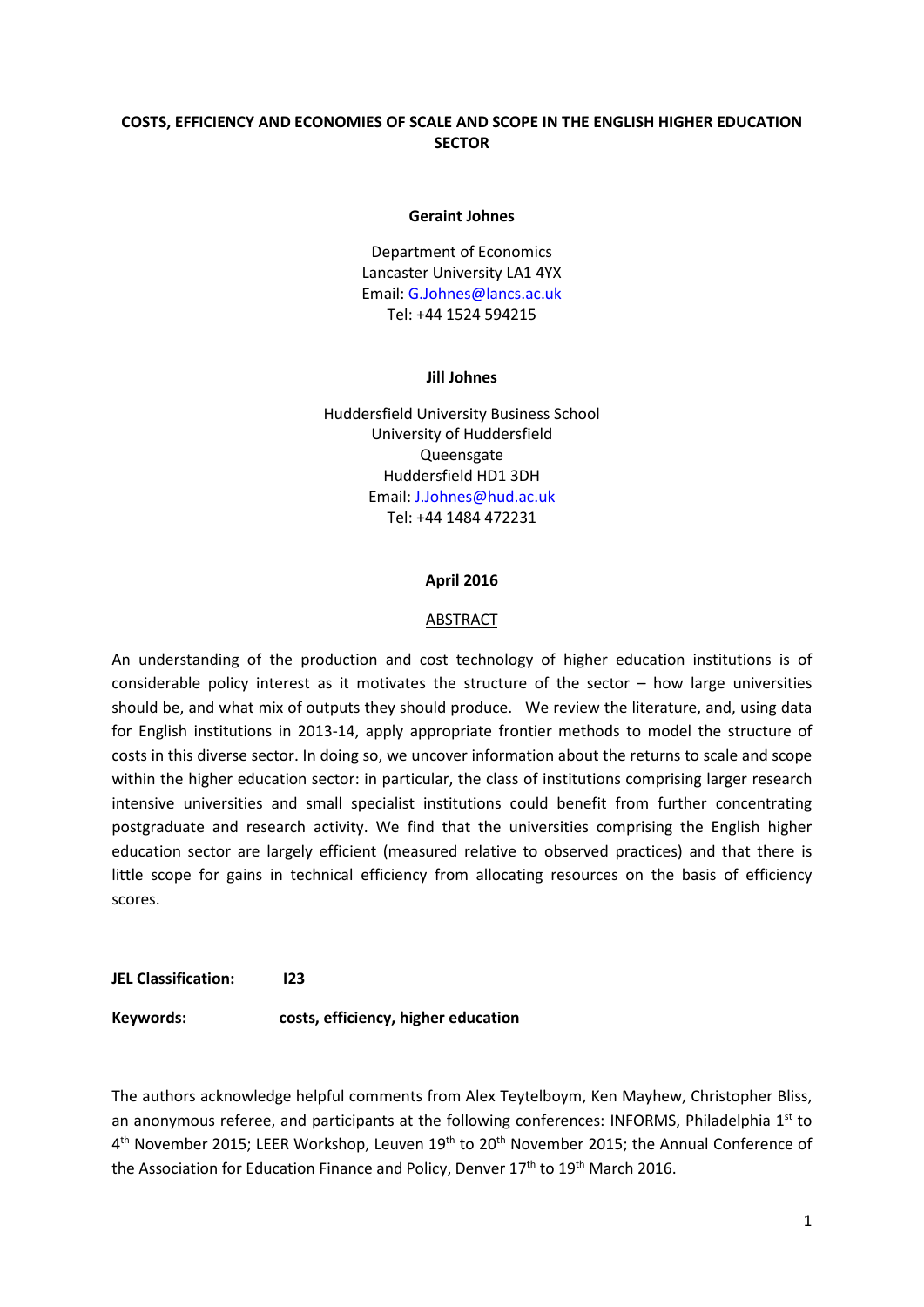## **1. Introduction**

Governments around the world provide subsidies to higher education and so have a legitimate interest in the efficiency with which institutions convert inputs into outputs. This is no less the case in countries, such as England, where students themselves make large contributions to the cost of their education. Under the current funding mechanism for higher education in England, many students will not pay off the whole of the debt that they accrue while studying. The Resource Accounting and Budgeting (RAB) cost – the proportion of the value of student loans that, owing to the write-off of debt after 30 years, will not be repaid – is currently estimated to be between 20% to  $25\%$ <sup>[1](#page-2-0)</sup>. Therefore the tuition fee charged by colleges and universities is not necessarily the same as the amount paid by students. This gives rise, potentially at least, to a market failure in which competitive pressures fail to incentivise providers to become more efficient.

Extensive work has been undertaken on evaluating efficiency in the higher education sectors of various countries. Recent examples include the United States [\(Agasisti and Johnes 2015\)](#page-22-0), Germany [\(Johnes and Schwarzenberger 2011\)](#page-23-0), Italy [\(Agasisti and Johnes 2010\)](#page-22-1), and Spain [\(Johnes and Salas](#page-23-1)  [Velasco 2007\)](#page-23-1). Work on the United Kingdom (UK) is of particular relevance here (see, for example, [Johnes 1990;](#page-23-2) [Johnes and Taylor 1990;](#page-23-3) [Johnes, J 1996;](#page-23-4) [Johnes](#page-23-5) *et al.* 2005; [Johnes 2008;](#page-23-6) [Thanassoulis](#page-23-7) *[et al.](#page-23-7)* 2011; [Johnes and Johnes 2013\)](#page-23-8). Much of the literature on efficiency measurement has emphasised the statistical evaluation of costs [\(Cohn](#page-22-2) *et al.* 1989), since efficiency concerns how a given output can be produced at as low a cost as possible. Statistical and econometric techniques, notably those based on stochastic frontier analysis, have been developed which allow efficiency to be evaluated for each institution and hence comparisons to be made across the sector. These statistical methods do not drill down into the detail of how institutions do what they do<sup>[2](#page-2-1)</sup>; rather they offer the analyst both an understanding of how costs are determined in higher education institutions (HEIs) as a whole, and a measure of the extent to which different institutions manage to produce their outputs of teaching and research efficiently. The methods provide, at a higher level of abstraction, much the same information into benchmarking exercises as do more detailed qualitative exercises, but offer the advantage of a clear focus on the front-end activities of teaching and research. A number of studies have adopted this general approach for UK higher education<sup>[3](#page-2-2)</sup> (Glass *et al.* [1995a;](#page-22-3) [1995b;](#page-22-4) [Johnes, G 1996;](#page-22-5) [Johnes 1997;](#page-23-9) [1998;](#page-23-10) Izadi *et al.* [2002;](#page-22-6) [Johnes](#page-23-5) *et al.* 2005; [Stevens 2005;](#page-23-11) [Johnes](#page-23-12) *et al.* 2008b[; Johnes and Johnes 2009;](#page-23-13) [Thanassoulis](#page-23-7) *et al.* 2011).

The purpose of this paper is to undertake an empirical study of costs and efficiency in English higher education using data on the most recent available year, namely 2013-14. The paper is in 5 sections. A review of empirical studies of costs in UK higher education is presented in section 2. Section 3 discusses the methodological issues associated with estimating cost functions, and examines how

<span id="page-2-1"></span><span id="page-2-0"></span> $\frac{1 \text{ http://wonkhe.com/the-wire/rab-charge-official-estimate-falls-to-20-25/}}{2 \text{ Unlike}}$ . 2 Unlike, for example, the Transparent Approach to Costing (TRAC) adopted by the Higher Education Funding Council for England, which measures costs based on time diaries kept by all academics.

<span id="page-2-2"></span><sup>&</sup>lt;sup>3</sup> Note that there are also notable studies of cost structures of higher education systems of other countries such as Japan, Italy, Spain, Portugal, the USA and Germany, respectively [\(Hashimoto and Cohn 1997;](#page-22-7) [Agasisti](#page-22-8)  [and Salerno 2007;](#page-22-8) [Johnes and Salas Velasco 2007;](#page-23-1) [Johnes](#page-23-14) *et al.* 2008a; [Agasisti and Johnes 2010;](#page-22-1) [Johnes and](#page-23-0)  [Schwarzenberger 2011\)](#page-23-0).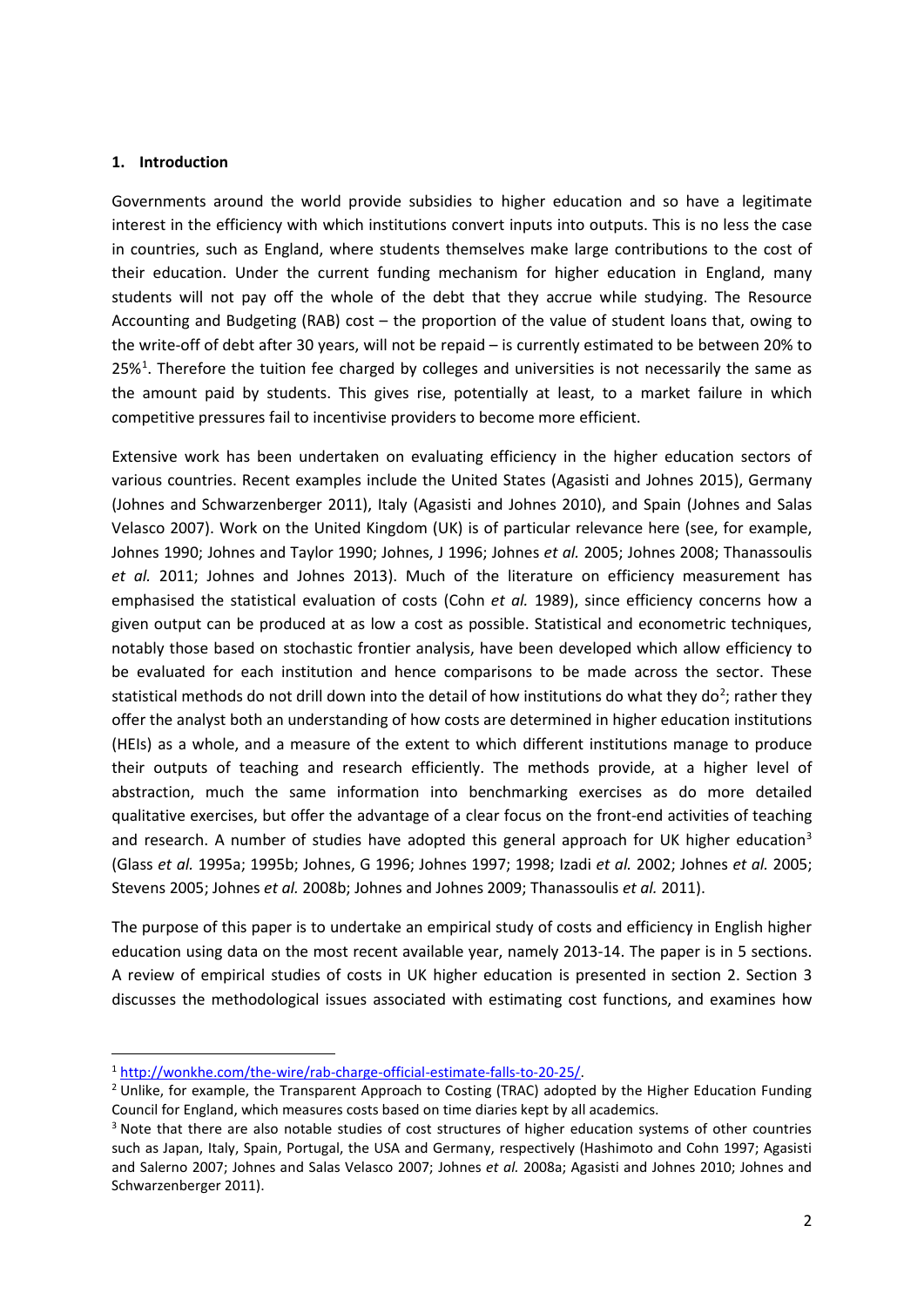estimates of efficiency can be derived from the cost function. The results of the empirical analysis are presented in section 4. Conclusions are drawn in section 5.

# **2. Review of the literature on costs in higher education in the UK**

As in many developed countries, higher education funding in the UK poses challenges for governments under pressure to reduce public budget deficits and for HEIs which face continuous competitive pressure to do more with less. A thorough understanding of universities' costs and economies of scale and scope is crucial in determining how universities should be organised to make the best use of their resources.

There is now a considerable literature concerning the cost structure and efficiency of systems of higher education.[4](#page-3-0) While the earliest work on university cost functions for the UK [\(Verry and Layard](#page-23-15)  [1975;](#page-23-15) [Verry and Davies 1976\)](#page-23-16) acknowledges that universities are multi-product firms (producing teaching and research), both the estimation method and specification of the cost function are restrictive since they allow for only limited economies of scale and preclude altogether the possibility of economies of scope. Indeed, the complexities of the operation of multiproduct organisations identified by [Baumol](#page-22-9) *et al.* (1982[\)](#page-22-9) were first recognised in the higher education context in the seminal work of Cohn *et al.* [\(1989\).](#page-22-2) Subsequent studies have exploited developments in stochastic frontier estimation methods [\(Aigner](#page-22-10) *et al.* 1977; [Charnes](#page-22-11) *et al.* 1978; [1979\)](#page-22-12) in order to combine the estimation of multi-product cost functions with estimation of efficiency (in the UK context see, for example, [Johnes, G 1996;](#page-22-5) [Johnes 1998;](#page-23-10) Izadi *et al.* [2002;](#page-22-6) [Johnes](#page-23-5) *et al.* 2005; [Stevens](#page-23-11)  [2005;](#page-23-11) [Thanassoulis](#page-23-7) *et al.* 2011).

The adoption of frontier estimation techniques to estimate cost functions and efficiency leads to analysts facing a choice of methods of analysis. While all empirical cost efficiency evaluations are theoretically rooted in the work of [Farrell \(1957\),](#page-22-13) they have generally employed one of two main methodological approaches. The non-parametric approach of data envelopment analysis (DEA) [\(Charnes](#page-22-11) *et al.* 1978; [1979\)](#page-22-12) is grounded in linear programming methods, and allows, in the evaluation of a production or cost technology, input and output weights to differ across institutions. The method consequently has an advantage when applied to a sector comprising a highly diverse set of institutions as it allows universities to pursue their own specific missions without penalising their estimated efficiency. By way of contrast, the parametric approach of stochastic frontier analysis (SFA) [\(Aigner](#page-22-10) *et al.* 1977) is less flexible in its basic form, estimating a cost function with – in its simplest variant at least – identical parameters for all units in the sector, but it has the advantage of permitting statistical inference and calculation of economies of scale and scope. Both DEA and SFA are based on the idea that production and cost functions should be viewed as frontiers that describe best currently attainable performance, not as a line of best fit that describes average performance.

Stochastic frontier analyses conducted within numerous countries have typically found that, on the whole and with some exceptions, universities are operating close to the efficiency frontier. While global (ray) economies of scale are typically close to being exhausted, it is common to find unexhausted product-specific economies of scale associated with research (for example [Johnes and](#page-23-1)  Salas Velasco (2007) for Spain, [Johnes and Schwarzenberger \(2011\)](#page-23-0) for Germany[, Agasisti and Johnes](#page-22-1) 

<span id="page-3-0"></span> <sup>4</sup> This fits within a broader literature on efficiency exemplified b[y Caves and Christensen \(1980\),](#page-22-14) and [Fried](#page-22-15) *et al.* (2008).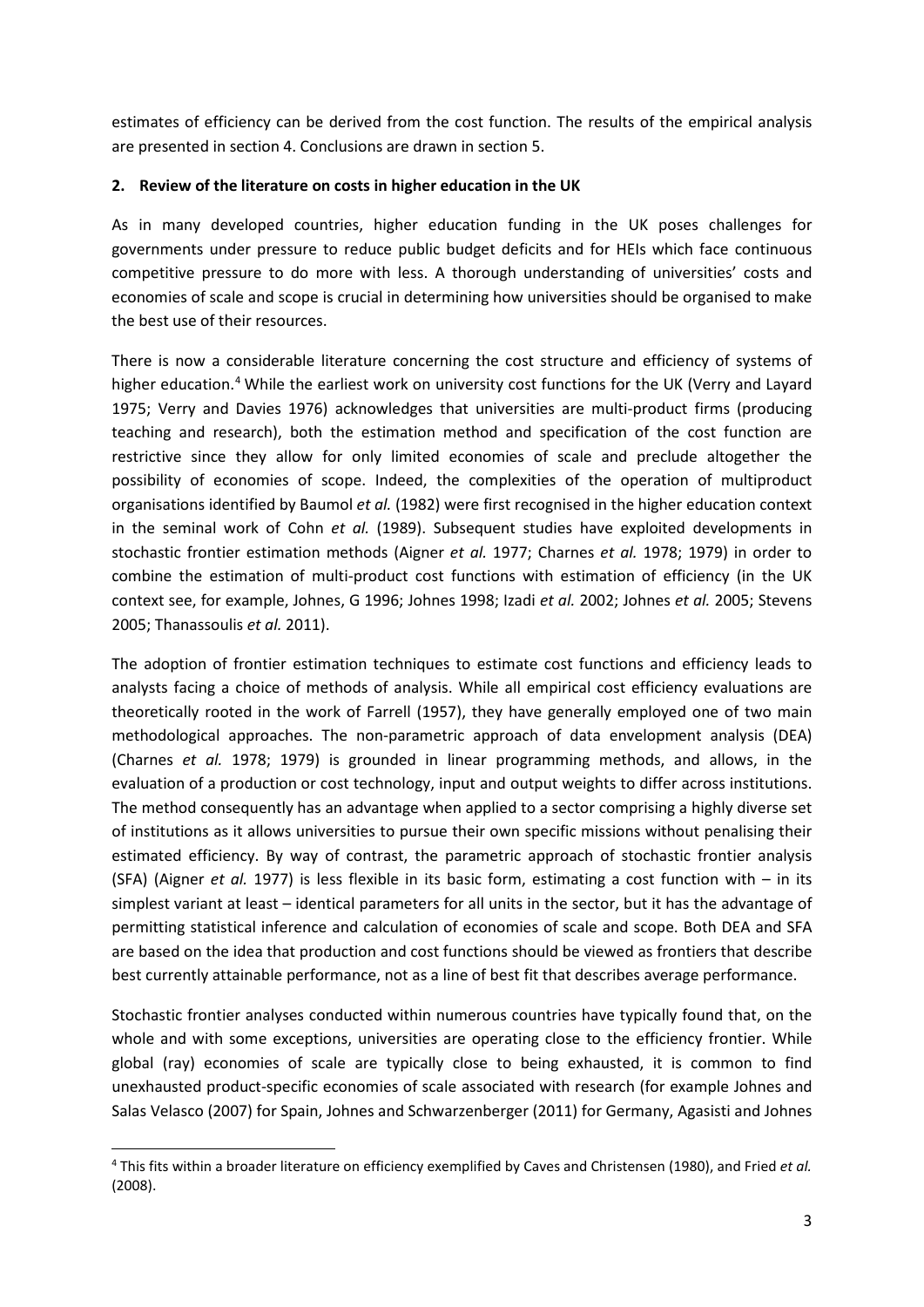(2010) for Italy, and [Agasisti and Johnes \(2015\)](#page-22-0) for the US). This suggests that the desirability of increased concentration of research activity is quite widespread. Studies based on DEA (for example [McMillan and Datta \(1998\)](#page-23-17) for Canada, [Abbott and Doucouliagos \(2003\)](#page-22-16) for Australia; and [Agasisti](#page-22-17)  and Johnes (2009) for Italy and England) have likewise indicated that universities tend to have high levels of efficiency relative to the frontier within each country.

Institutions within the English higher education sector are highly diverse in terms of, for example, age, size, subject mix, research intensity and external engagement. There is no reason to expect that cost structures and efficiency should be the same across all these HEIs, and parametric estimation methods have therefore needed to be adapted in order to accommodate this heterogeneity.

One way of addressing this is to focus attention on particular (pre-defined) groups of universities, and to estimate a separate cost function for each one. The English higher education sector comprises institutions that have gained university status in three waves. Traditional universities, which had university status prior to 1992, offer degree programmes across the spectrum of academic subjects and have a well-developed research mission. Indeed these institutions often describe themselves as being 'research led'. A large cohort of other institutions received university status in 1992; these institutions have a balanced portfolio offering degree programmes across a range of academic and vocational subjects, and undertake research. Finally, since 2003 a third wave of institutions, previously colleges of higher education, have been awarded university status. This last group comprises a diverse set of institutions; some are small and specialist, and many lack a strong research mission.

Early cost studies focus solely on traditional (pre-1992) universities (Glass *et al.* [1995a;](#page-22-3) [1995b;](#page-22-4) [Johnes, G 1996;](#page-22-5) [Johnes 1998\)](#page-23-10) where scale economies appear to be significant and unexhausted for the typical university. Evidence on economies of scope, meanwhile, is mixed.

Later studies use data across both pre- and post-1992 HEIs to estimate cost functions [\(Johnes 1997;](#page-23-9) Izadi *[et al.](#page-22-6)* 2002), and more recent work has included English universities from across all three groupings [\(Johnes](#page-23-5) *et al.* 2005; [Johnes](#page-23-12) *et al.* 2008b; [Thanassoulis](#page-23-7) *et al.* 2011). These studies have taken advantage of the increasing availability of appropriate data which permit the use of panel estimation methods as a means of dealing with unobserved heterogeneity. But changes over time in the funding regime of the English higher education sector mean that obtaining a panel which is comparable over time is difficult, and this has led to modelling problems in the panel context, especially for longitudinal data over a relatively long time period [\(Johnes and Johnes 2013\)](#page-23-8). These studies find that scale economies are close to constant or decreasing for the typical university [\(Johnes 1997;](#page-23-9) Izadi *et al.* [2002;](#page-22-6) [Johnes](#page-23-5) *et al.* 2005; [Johnes](#page-23-12) *et al.* 2008b; [Johnes and Johnes 2009\)](#page-23-13) while diseconomies of scope (defined across all output types) are a consistent finding [\(Johnes 1997;](#page-23-9) Izadi *et al.* [2002;](#page-22-6) [Johnes](#page-23-5) *et al.* 2005[; Johnes](#page-23-12) *et al.* 2008b; [Johnes and Johnes 2009\)](#page-23-13).

There is also clear evidence that efficiency estimates vary by mission group: former colleges of higher education appear to be least efficient, followed by post-1992 and then pre-1992 HEIs [\(Johnes](#page-23-5) *et al.* [2005;](#page-23-5) [Johnes](#page-23-12) *et al.* 2008b; [Johnes and Johnes 2009;](#page-23-13) [Thanassoulis](#page-23-7) *et al.* 2011). There is, across the full array of institutions, a considerable range in efficiency scores; for example, [Thanassoulis](#page-23-7) *et al.* (2011) find, using SFA, that while mean efficiency is 0.75, it varies from 0.06 to 0.99. This vast range is likely a consequence of the diversity of the HEIs in the sample. Institutions at the lower end of the distribution of efficiencies tend to have characteristics (such as quality, size or specialisation),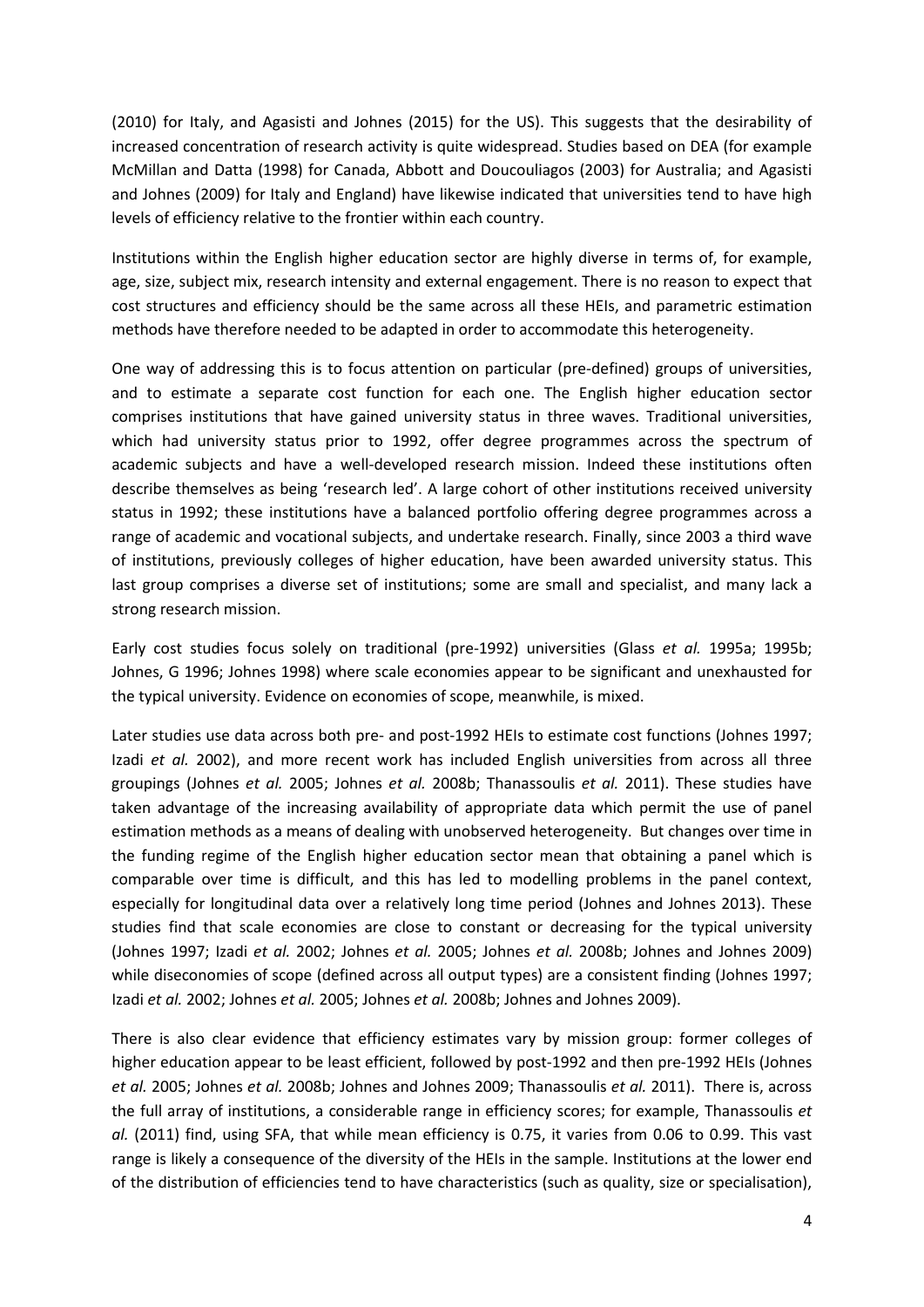inadequately captured in the 'one size fits all' specification of the cost function, that 'explain' their relatively high costs. The efficiency scores attached to these institutions therefore need to be treated with considerable caution.

One way of addressing the issue of diversity adopted in a number of studies is to add a set of exogenous control variables which might affect costs into the estimated cost function. Such factors include 'quality' of students, input prices (as reflected by geographical location dummies), real estate costs, success in strategies to widen student participation in higher education, and measures of third mission (knowledge transfer) activity. While one study finds that the proportion of students achieving first and upper second class degrees has a positive influence on both costs and on efficiency [\(Stevens 2005\)](#page-23-11), student quality has generally not been found to be a significant determinant of costs [\(Verry and Davies 1976;](#page-23-16) [Johnes](#page-23-5) *et al.* 2005; [Johnes](#page-23-12) *et al.* 2008b; [Johnes and](#page-23-13)  [Johnes 2009\)](#page-23-13). Accounting for third mission activity has proved to be very difficult in practice because of the paucity of data. Variables used to reflect third mission include income from other services rendered [\(Johnes](#page-23-5) *et al.* 2005), income from intellectual property (including contract research, consultancy and income from engagement with business and the community), and staff time directed at and attendees at public events [\(Johnes and Johnes 2013\)](#page-23-8). Data around public events seem particularly unreliable; income from intellectual property has the expected positive relationship with costs [\(Johnes and Johnes 2013\)](#page-23-8). More generally, identifying control variables that might influence costs, over and above the standard outputs of teaching and research, has not proved particularly successful in studies to date.

A small number of recent cost studies has therefore experimented with random parameter stochastic frontier models [\(Tsionas 2002;](#page-23-18) [Greene 2005\)](#page-22-18). These models do not require data on timeinvariant influences on costs, but – as an advance on fixed effects models – allow *all* parameters of the cost equation to vary across institutions. Much like DEA, the random parameter stochastic frontier estimation method thus effectively estimates a separate technology for each unit of observation. Applications of this method are limited with only one applied to higher education in England [\(Johnes and Johnes 2009\)](#page-23-13) and the others to universities in Italy, Germany and the USA [\(Agasisti and Johnes 2010;](#page-22-1) [Johnes and Schwarzenberger 2011;](#page-23-0) [Agasisti and Johnes 2015\)](#page-22-0). A common result of these studies is that, for the typical university, economies of scale are generally exhausted (although this is not the case for typical universities in Germany) and opportunities for savings arising from global economies of scope are limited. The disadvantage of this approach is that the model is very demanding of the data and can, in consequence, lead to a failure of the algorithms used in estimation to converge. In addition, by allowing each HEI to have its own mission and be judged in isolation, the random parameters approach might be considered to be too tolerant of high-cost practices.

An alternative to random parameter frontier estimation involves estimating separate frontiers for two or more groups of institutions. This is less permissive than the random parameters method in that it allows variation in the parameters between institutions in different classes, but no variation within each class. The latent class approach is particularly attractive because it allows the membership of each class to be determined by the data without need for the analyst to prescribe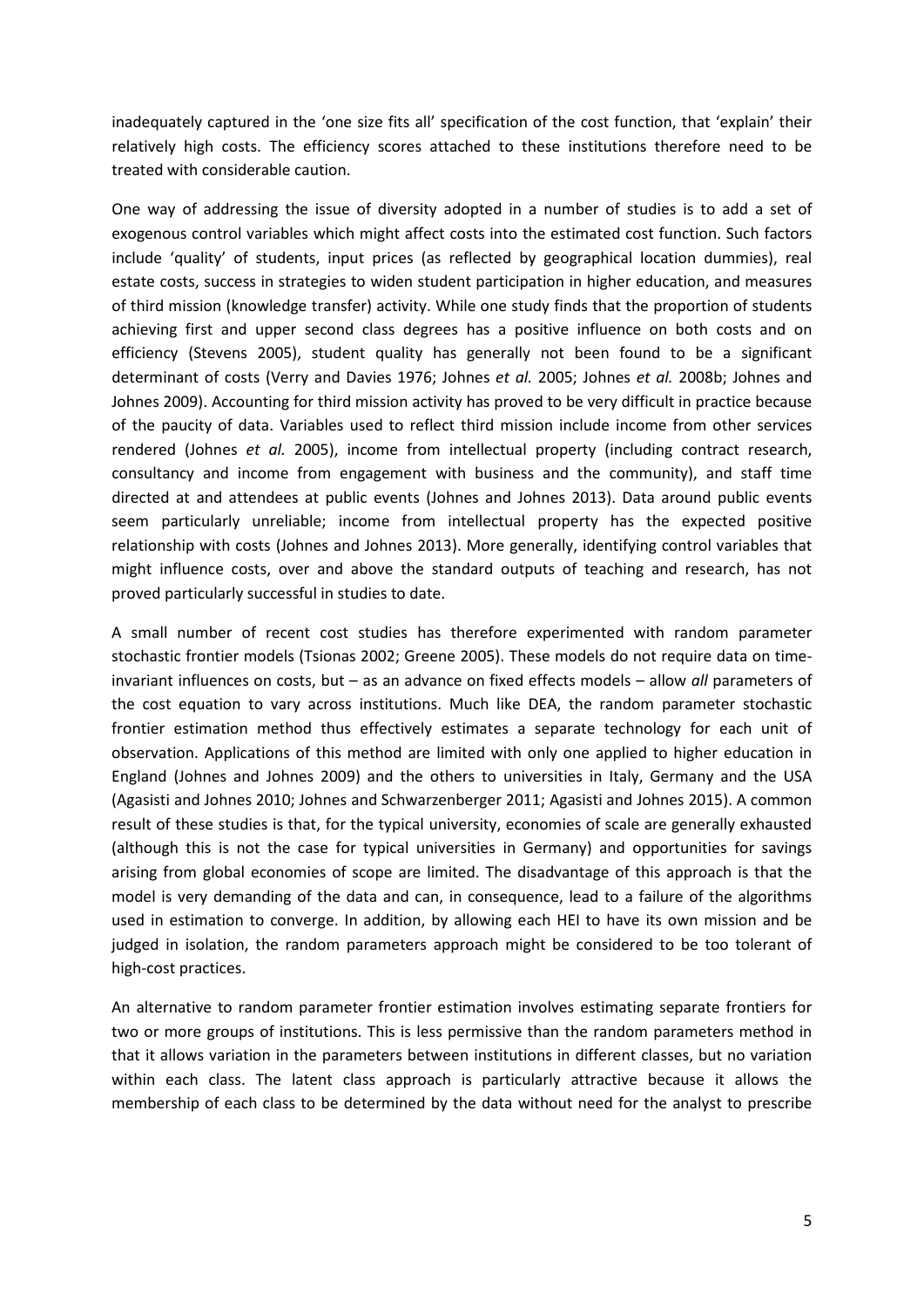which institutions belong in which class.<sup>[5](#page-6-0)</sup> Unlike the random parameter approach, the latent class model can be estimated using a cross-section of data; in a policy environment that is rapidly changing, this is an important advantage. To date this method has not received much attention in the higher education literature (exceptions include [Johnes and Johnes 2013;](#page-23-8) [Agasisti and Johnes](#page-22-0)  [2015\)](#page-22-0). This is a gap which we intend to fill with this study.

### **3. Methodological approach**

We now describe our approach to the key issues in undertaking an analysis of university costs and efficiency mentioned above: the functional form of the cost function, the modelling of economies of scale and scope, and the choice of estimation technique.

## **3.1 Functional form**

A cost function relates costs to the set of outputs produced, given prices of inputs. For institution  $k$ this is written in the general form

$$
C_k = f(y_{ik}; w_{lk})
$$
 (1)

where  $C_k$  represents costs for university k,  $y_{ik}$  is quantity of output *i* for university k and  $w_{lk}$  is the price of input  $l$  for university  $k$ . We estimate a quadratic cost function; this satisfies the desiderata identified by Baumol *et al.* [\(1982, pp448-450\)](#page-22-9) – including the requirement that the equation should produce sensible estimates of costs when there is zero production of one or more of the outputs. The specification is therefore:

$$
C_k = \alpha_0 + \sum_i \beta_i y_{ik} + \frac{1}{2} \sum_i \sum_j \gamma_{ij} y_{ik} y_{jk} + \sum_l \delta_l w_{lk} + \varepsilon_k
$$
 (2)

where  $\varepsilon_k$  is an institution-specific residual, and  $\alpha_0$ ,  $\beta_i$ ,  $\gamma_{ij}$  and  $\delta_l$  are parameters to be estimated.

### **3.2 Economics of scale and scope**

Measures of the returns to scale and scope suggested by the estimated cost function are evaluated following [Baumol](#page-22-9) *et al.* (1982[\).](#page-22-9) These measures are defined in Table 1. In the case of returns to scale, the measures all draw on the idea, familiar from the literature on single-product firms, that average costs are higher than marginal costs over the range of output where the former are decreasing. Where the measure of ray or product-specific returns to scale exceeds unity, there are increasing returns to scale; where the measure is below unity, returns to scale are decreasing. The evaluation of global economies of scope involves examining the cost of producing all the outputs of the typical university together and comparing that to the sum of the costs of producing each output (at the same level) in separate production units. Product-specific economies of scope refer to the cost savings (or otherwise) of producing one specific output along with all the others. Economies of scope (global or product-specific) are observed when the corresponding measure is positive.

<Table 1 here>

<span id="page-6-0"></span> <sup>5</sup> To balance against this advantage, a possible disadvantage of the method is that it is not always possible to identify the model; it may not be possible to allocated observations into classes with a high degree of confidence.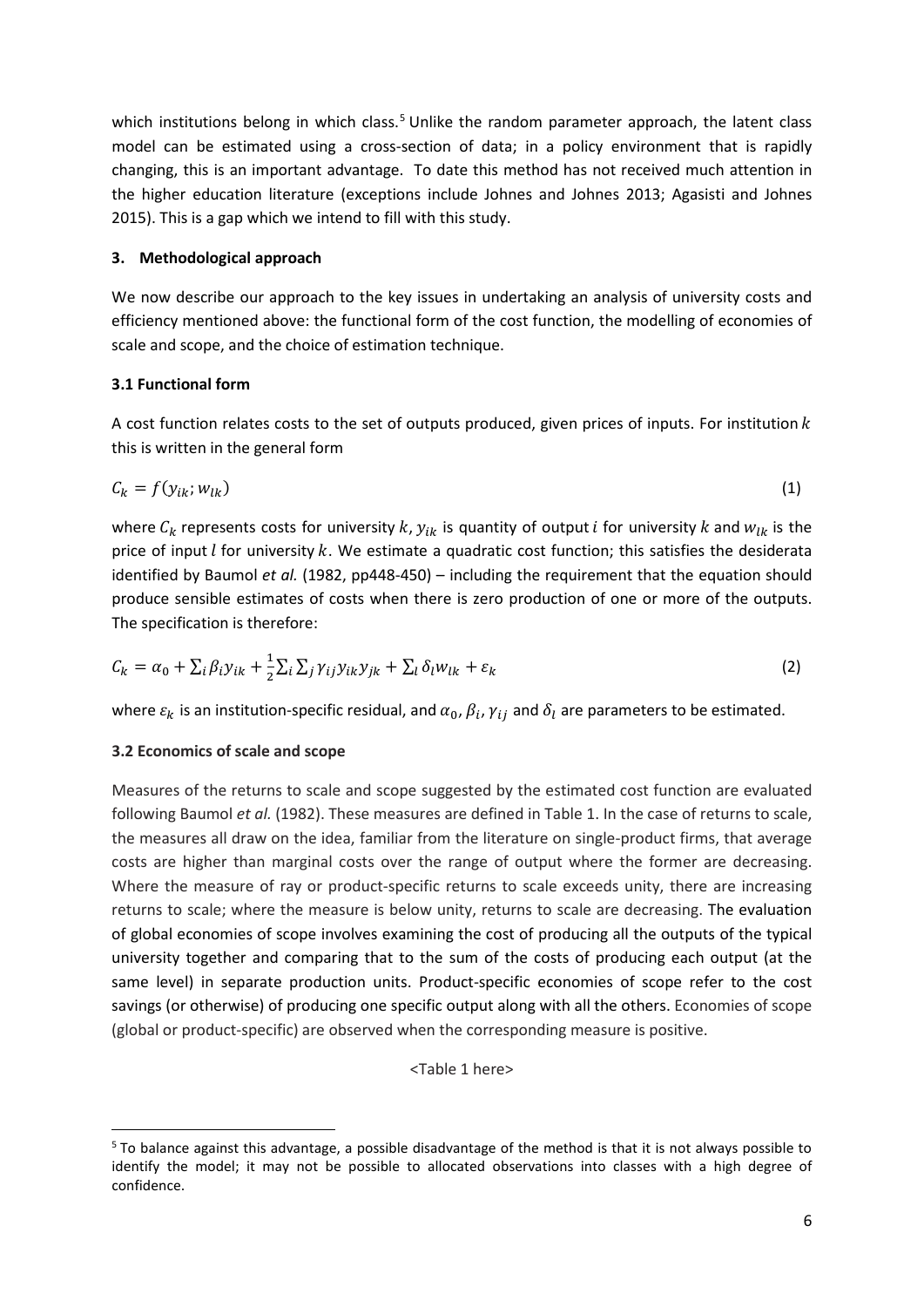### **3.3 Estimation method**

We have identified problems of estimating higher education cost functions for a diverse higher education sector such as that observed in England. Panel data estimation with a random parameters specification might offer a way forward, but recent changes in the student funding mechanism – notably the increase in undergraduate tuition fees to £9000 – limit the extent to which data from different years are comparable. In this paper, we therefore apply a latent class stochastic frontier estimation approach to cross-section data. Specifically the latent class stochastic frontier model for each class  $m$  is

$$
C_{k,m} = \alpha_{0,m} + \sum_{i} \beta_{i,m} y_{ik} + \frac{1}{2} \sum_{i} \sum_{j} \gamma_{ij,m} y_{ik} y_{jk} + \sum_{l} \delta_{l,m} w_{lk} + v_{k,m} + u_{k,m}
$$
(3)

Equation (3) is estimated, with the analyst prescribing how many latent classes exist, but with the membership of each latent class being determined alongside the parameter values and the residual terms by maximum likelihood.<sup>6</sup> The  $v$  and  $u$  terms represent respectively a normal residual and an asymmetric residual. The latter, which in the present paper we assume to follow a half-normal distribution, is designed to capture additions to costs that are due to inefficiency. The one-sided nature of this residual means that the parameters of the cost function in (3) define a curve that, rather than providing the best fit to the data, represents an envelope around points on the efficient frontier.

To summarise, it is possible to combine the stochastic frontier and latent class approaches so that (i) cost frontiers (or envelopes) are estimated (ii) yielding measures of the efficiency of each organisation in the data set and (iii) establishing which organisations belong in each of the latent classes or groups. It is useful to illustrate this method graphically. Consider Figure 1. This shows a scatter plot of points, each of which describes the costs and output levels of a single observation. Each observation might represent a decision-making unit or organisation  $-$  in our case a higher education institution. A straightforward latent class analysis of these data might involve the analyst in specifying that there are two different types of institution in the data set. On the assumption of a linear functional form, the latent class model therefore fits two lines to the data. These are shown by the two dashed lines. In fitting these two lines, the model also determines which observations belong to which of the two latent classes – thus the model classifies some of the cost-output pairings into class X and some into class Y. These letters are shown as the data points on the diagram, but it should be emphasised that the observations are placed in these classes by the maximum likelihood algorithm used in the latent class estimation itself; the observations are not placed within one class or the other by the analyst.

## <Figure 1 here>

Now the two dashed lines represent the best fit that is associated with the observations (given that there are two latent classes), but they do not represent the cost envelope faced by organisations within each of these two classes. To find these cost envelopes, the latent class method must be used alongside a stochastic frontier model. Doing this moves the lines down (though this is not necessarily

<span id="page-7-0"></span> $6$  Methods used to help the analyst choose the appropriate number of latent classes include bootstrapping  $$ see, for example, [van der Heijden](#page-23-19) *et al.* (1997). In the present exercise we use the Akaike Information Criterion.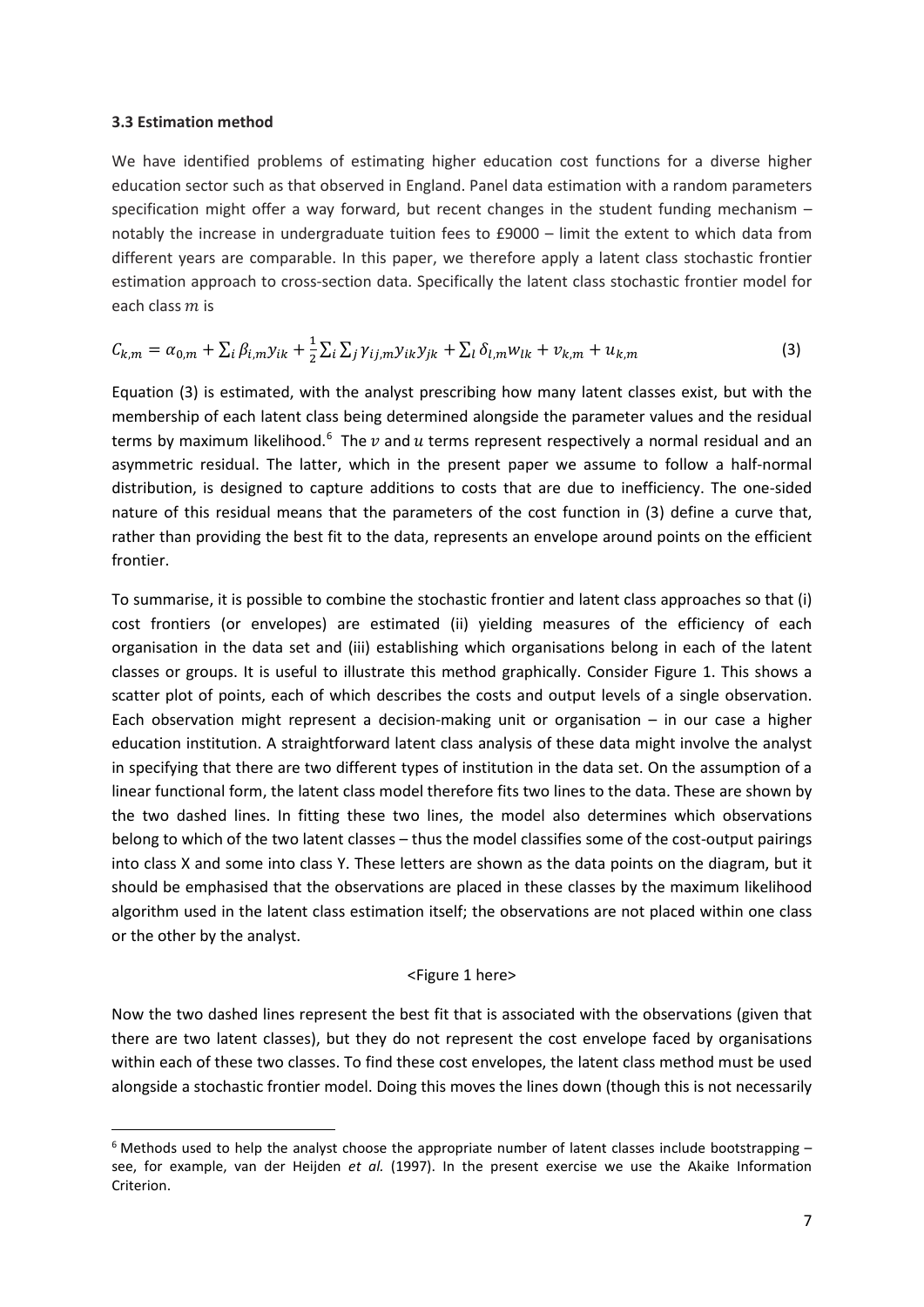a parallel shift). The resultant cost envelopes are represented by the solid lines. Note that, within each latent class, some observations lie below the cost frontier (because of the stochastic error component), but most lie above. The preponderance of observations above the frontiers represents inefficiency. The technique allows the efficiency of each observation to be evaluated by reference to its position relative to the frontier for the latent class to which the observation belongs.<sup>[7](#page-8-0)</sup>

# **4. Empirical analysis**

Data on costs and outputs in higher education are published by the Higher Education Statistics Agency (HESA) in a series of annual publications, including *Students in Higher Education* and *Finances of Higher Education Providers*. In the analysis that follows, we draw on these data to estimate a frontier model of costs as a function of several outputs and input prices, recognising the multiproduct nature of higher education.

The costs variable includes current expenditures excluding 'hotel' costs associated with residences and catering. Student numbers – classified, in the case of undergraduates, into the sciences and other subjects – are expressed as full-time equivalents.<sup>[8](#page-8-1)</sup> We eschew the option to employ a finer disaggregation of the student body owing to problems of multicollinearity. Following the precedent set by earlier studies, we use research income as the measure of research activity. This measure has the virtue of providing a market value for research, hence appropriately weighting quantity and quality. While it is a prospective measure, and may be criticised for being an input rather than an output, it is typically highly correlated with measures (such as publications or citations) that are more unambiguously considered to be research outputs, but which are more retrospective in nature [\(Johnes and Johnes 2013\)](#page-23-8). [9](#page-8-2)

Previous analyses of university costs have, with few exceptions, failed to control for variations in costs due to the impact of labour market conditions differentially affecting institutions. An important exception – albeit one that predates the use of frontier methods – is that of Cohn *et al*. (1989) where wage is found to be a significant variable in the cost function. In this paper, we use as a control a measure of hedonic costs in the labour market derived as the residual from a regression of institutions' salary costs against a vector of variables describing the numbers of staff in each of ten age groups. Definitions of all variables can be found in Table 2.

<Table 2 here>

<span id="page-8-0"></span> <sup>7</sup> This is done using a method developed by [Jondrow](#page-23-20) *et al.* (1982). Note that the frontier is defined – as must necessarily be the case – by reference to the data in the sample. This means that an analysis of English institutions allows efficiency to be measured only by reference to those institutions, not to an absolute standard. Analyses of the efficiency of higher education institutions across countries are scarce, but include, for example, [Agasisti and Johnes \(2009\),](#page-22-17) [Agasisti and Pérez-Esparrells \(2010\),](#page-22-19) [Agasisti \(2011\),](#page-22-20) and [Agasisti and](#page-22-21)  Haelermans (2015).

<span id="page-8-1"></span><sup>8</sup> In earlier work we have experimented with measures of student quality [\(Johnes](#page-23-12) *et al.* 2008b). Quality measures proved to be statistically insignificant in that work.

<span id="page-8-2"></span><sup>&</sup>lt;sup>9</sup> A superficially appealing alternative would be to use data from the Funding Council's Research Excellence Framework. These data explicitly evaluate past performance in research. We note, however that these data directly determine quality related funding from the Funding Council, and so they are very highly correlated with the measure used here.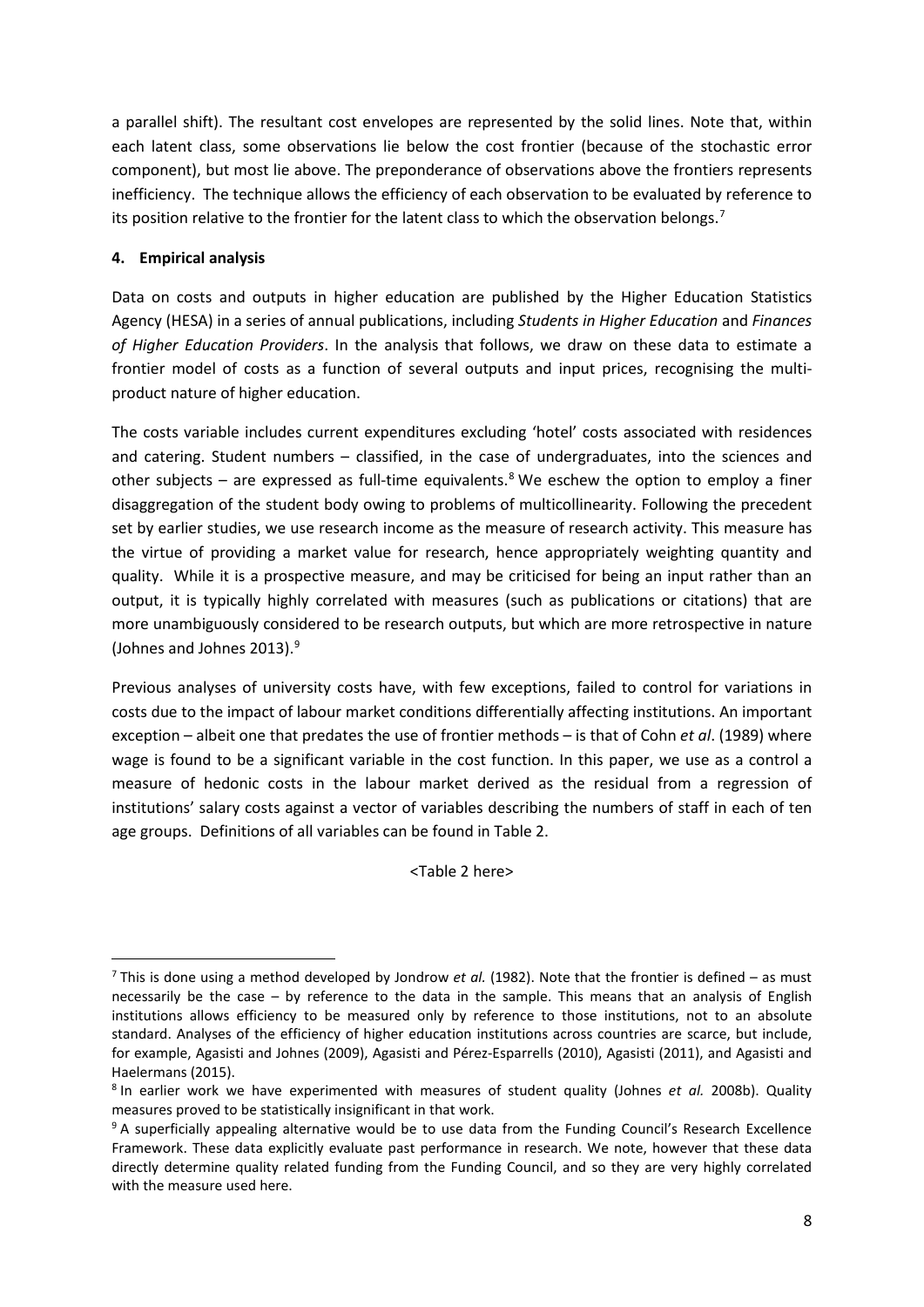The sample used for estimation comprises [10](#page-9-0)3 higher education institutions in England.<sup>10</sup> In Table 3, the coefficient estimates produced by two alternative specifications of the model are presented. In the first column appear (for comparison purposes) the results of a straightforward stochastic frontier analysis; this assumes no unobserved heterogeneity across institutions. The remaining columns report coefficients obtained by applying a latent class stochastic frontier model (with 2 classes) to the data. In both cases, we employ a quadratic specification to capture returns to scale and scope, the latter being due to synergies across the various teaching activities and research.<sup>[11](#page-9-1)</sup>

## <Table 3 here>

These results are not amenable to straightforward interpretation, and we defer to later a consideration of what they imply about cost structures in the higher education sector.<sup>[12](#page-9-2)</sup> First, we examine the composition of the two latent classes. Recall that the classification of institutions into one class or the other is determined (alongside the coefficient estimates and the one-sided residual that captures inefficiency) by the criterion that this should optimise the fit of the model to the data. In essence, the latent classes each contain institutions that are, in some sense not directly observed in the variables, similar to one another but are distinct from those in the other class. Using the latent class approach thus accommodates a degree (albeit limited) of unobserved heterogeneity across institutions, and a look at the composition of each class should teach us something about which institutions are alike and which are not.

Table 4 reports descriptive statistics for the key variables for the institutions belonging to each class, and details of class membership appear in Table 5. On most measures, the means of the variables are quite similar across classes, though the extent of research activity is on average somewhat higher in the second latent class than in the first. More detailed investigation shows some more pronounced differences between the two classes, however. Latent class 2 contains the largest universities, and also includes many of the smaller institutions that have gained university status since the turn of the millennium (see Table 5 for details). The standard deviation attached to all variables is correspondingly greater for this latent class than for the first.<sup>[13](#page-9-3)</sup>

<Tables 4 and 5 here>

<span id="page-9-0"></span> $10$  We exclude from the sample a number of institutions that are, for one reason or another, idiosyncratic. These are: the ancient universities of Oxford and Cambridge, whose costs are affected by their internal structures and teaching methods; small and specialist institutions with costs below £25m per year; the University of Arts, London, for which, owing to an unusual employment structure, we were unable to obtain hedonic salary cost; Buckingham, which is fully private; Open University, which specialises in distance learning; and the London University (Institutes and Activities), which comprises a number of highly specialised research centres. Data for University Campus, Suffolk are divided equally between the Universities of Essex and East Anglia; figures for Liverpool Tropical Medicine are added to Liverpool University.<br><sup>11</sup> The Akaike Information Criterion rejects the 1-class model (a conventional model applied across the whole

<span id="page-9-1"></span>sample) in favour of the 2-class latent class model at a conventional significance level.

<span id="page-9-2"></span><sup>&</sup>lt;sup>12</sup> Relatively few coefficients differ significantly from zero in the latent class mdoel. This is usual in this type of analysis, given the highly nonlinear nature of the functional form.

<span id="page-9-3"></span> $13$  The mixed character of the institutions in the second latent class begs the question of whether the number of classes ought to be extended. We have tried to do this, but statistical considerations (specifically a singular variance matrix) prevent estimation when using a quadratic functional form. We report a sensitivity check of the results using a linear functional form later in the section.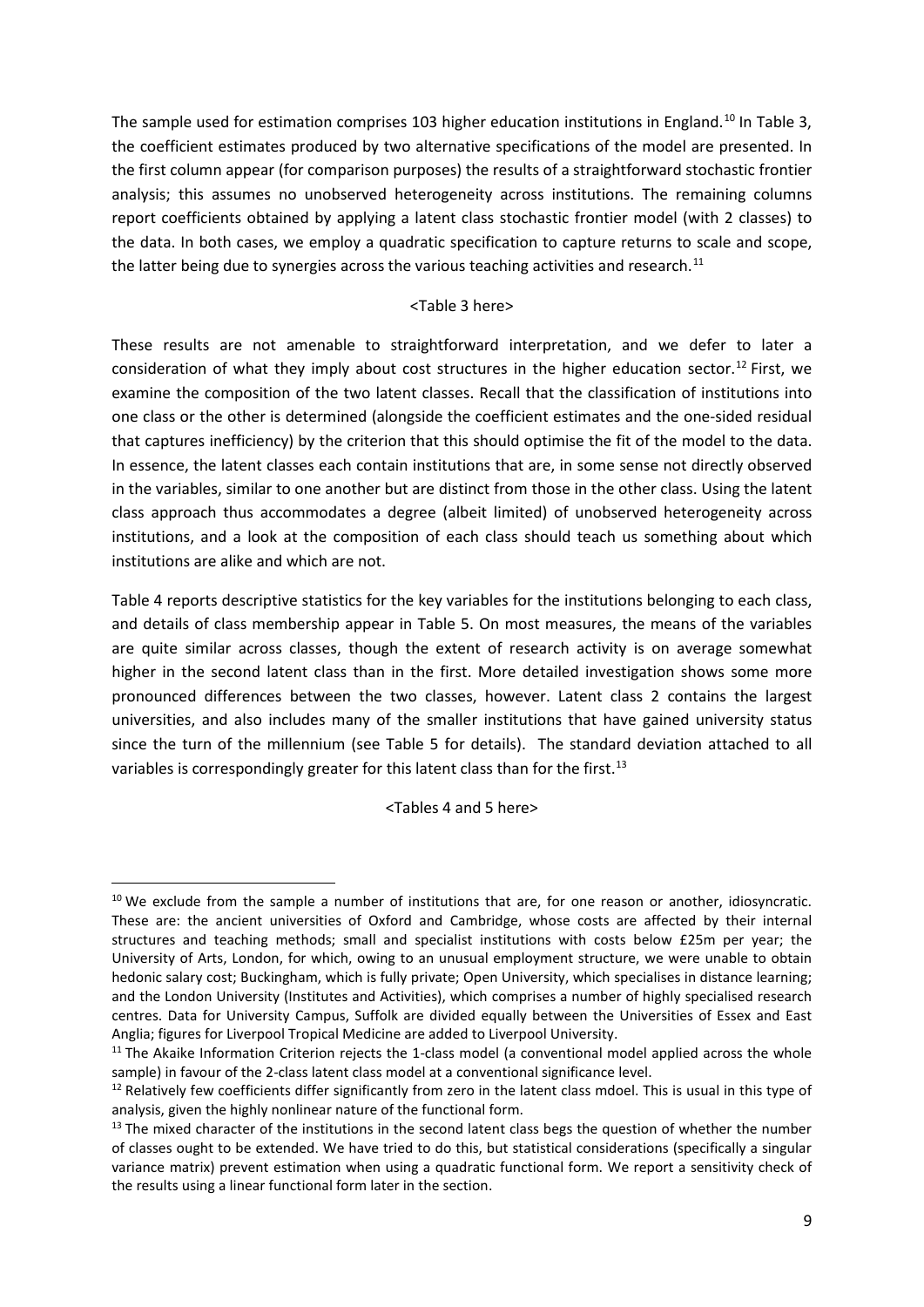In Table 6, we report the levels of average incremental costs for each output – both for the straightforward stochastic frontier and for the case in which the frontier method is applied to two latent classes. In the case of the latent class model, the calculations are provided for the institution producing, respectively, an average output vector, twice and half the average output vector, in each of the latent classes. It is worth noting that an average institution (or one that is double or half the size of the typical institution) is a hypothetical construct; in reality, HEIs may specialise to a greater or lesser extent in a particular output.

The costs associated with undergraduate education for the typical university average between about £3000 and £8000, with a greater dispersion in latent class 2 (which has a greater preponderance of both universities with medical schools and small, specialist institutions) than in latent class 1. These figures are low in comparison with tuition fees, which in most cases amount to the maximum permitted £9000 for domestic and EU students. Postgraduate tuition involves institutions in (considerably) greater expenditure per student. This is unsurprising in view of the facts that classes for taught programmes are often relatively small, and that research requires one-on-one supervision and is undertaken year round (with no long vacation). The average incremental cost of research is high, at around 2.1 – indicating that each pound of research income (the measure of research used here) is associated with more than twice as much expenditure. This confirms the conventional wisdom that income from teaching is used to cross-subsidise research. The main distinction between classes 1 and 2 is that postgraduate costs are considerably higher in class 2 than class 1. The general pattern of average costs across output types in both classes is similar for the scenarios in which output is greater than or less than the average.

## <Table 6 here>

We check the sensitivity of the results to both functional form and number of classes by estimating alternative models. The composition of the two groups from our quadratic latent class estimation suggests that the second class comprises two types of institution: small and large ones. In addition, English HEIs are typically categorised into three classes: pre-1992, post-1992 and former colleges of higher education. A 3-class latent class model might therefore seem appropriate in this context, and we report in the Appendix details of a 3-class model with a linear functional form<sup>14</sup>. The results are reassuring in the sense that average incremental costs (Table A1) are largely in the same range as those reported for the quadratic latent class model in Table 6. An examination of the mean values for costs and outputs (Table A2) suggests that the universities are grouped into small institutions (class 1), large research-intensive institutions (class 2) and large but less research-intensive universities (class 3).

In Table 7, we report estimates of product-specific and ray returns to scale for institutions, first for the straightforward model with no latent classes, and secondly within each latent class for the HEI of average, twice and half the average output vector. Ray economies of scale are unambiguously exhausted across both classes at large sizes, since the measure is below unity; but there are potential economies for the smallest HEIs (in both classes) and also for typical universities in class 1. Note that the typical HEI in class 2, for which ray economies of scale are already exhausted, is larger in some dimensions than its counterpart in class 1.

<span id="page-10-0"></span> $14$  A three latent class quadratic model failed to converge.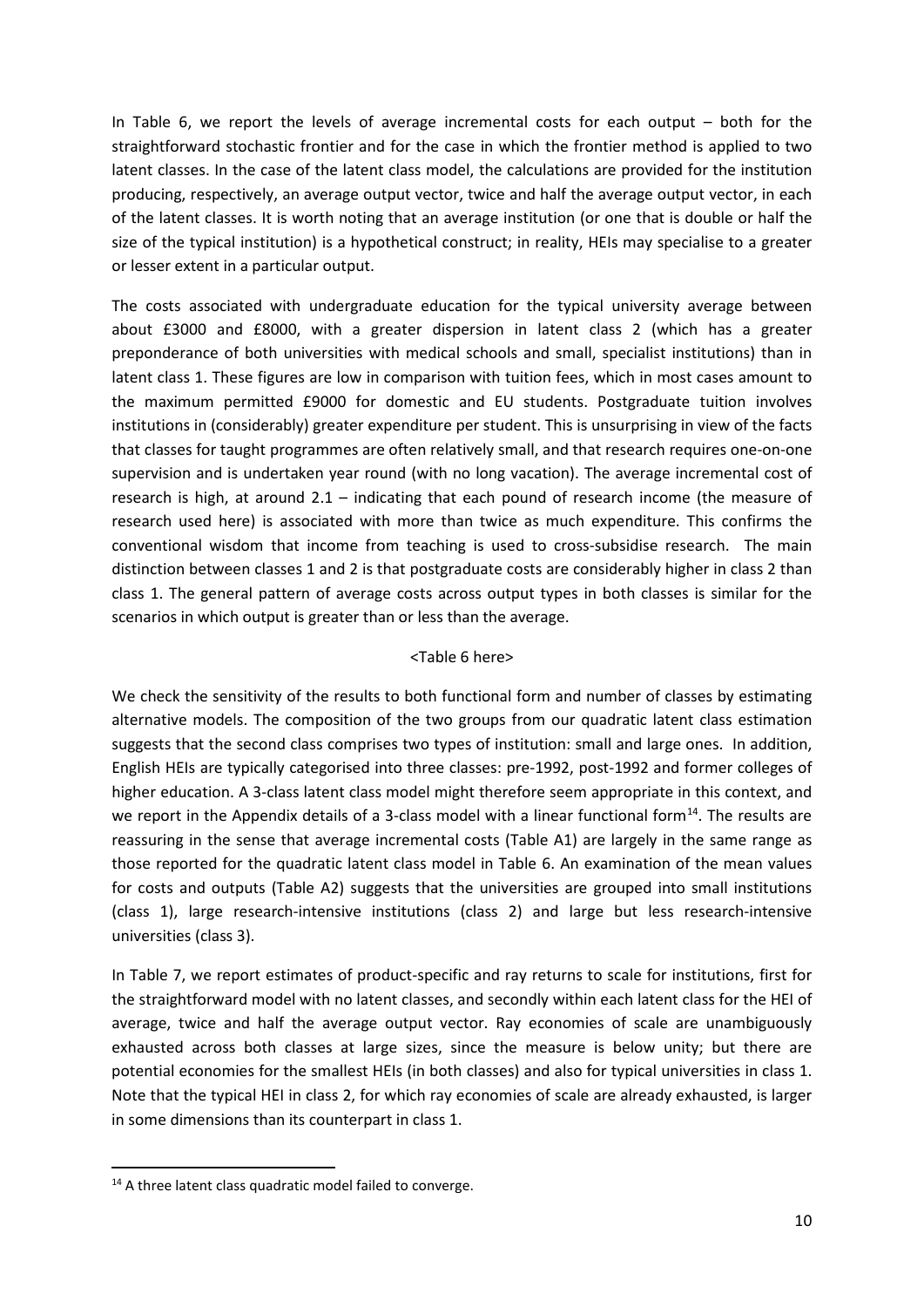### <Table 7 here>

Typically product-specific economies of scale are exhausted, but there are two exceptions – unexhausted economies are observed for postgraduate education and for research in institutions in the second latent class. The same is true for these outputs in the model in which latent classes are not distinguished. This finding is consistent with earlier studies [\(Johnes](#page-23-12) *et al.* 2008b; [Johnes and](#page-23-13)  [Johnes 2009\)](#page-23-13), and suggests that there is some scope for increased concentration of postgraduate and research activity amongst these institutions.

Estimates of economics of scope are reported in Table 8. We find that global economies of scope are ubiquitous in latent class 1, but are largely absent from latent class 2. Undergraduate teaching in subjects other than science, however, exhibits economies of scope across both classes and all sizes of HEI. Postgraduate tuition and research confer economies of scope within latent class 1, but not in latent class 2.

### <Table 8 here>

The one-sided residuals that emerge from the stochastic frontier model can be compared across institutions by calculating the ratio of predicted costs to the sum of predicted costs and the residual. This gives a measure, bounded from above by unity, of the extent to which each institution is efficient. As may be observed in Figure 2, the degree of efficiency in our sample is very high: all institutions are better than 90% efficient, and most are very close to full efficiency. [15](#page-11-0) This finding is consistent with previous work using latent class or random parameter estimation [\(Johnes and](#page-23-8)  [Johnes 2013\)](#page-23-8) but a little higher than estimations using a basic SFA model [\(see, for example, Johnes](#page-23-5) *et al.* [2005\)](#page-23-5). It is also consistent with findings from other higher education sectors such as Italy, Spain and Germany [\(Johnes and Salas Velasco 2007;](#page-23-1) [Agasisti and Johnes 2009;](#page-22-17) [Johnes and](#page-23-0)  [Schwarzenberger 2011\)](#page-23-0), but, given that efficiency is calculated here relative to best practice within England, such comparisons must be treated with caution.<sup>[16](#page-11-1)</sup> The institution achieving the lowest efficiency score, at 90.6%, is the University of Arts, Bournemouth – a small and specialist institution whose costs are only marginally above the lower limit of £25m used as a cut-off for the purposes of this study. On this analysis, as many as 54 institutions have a 100% efficiency score.

<Figure 2 here>

## **5. Conclusions**

The statistical approach to evaluating efficiency offers an evidence base on which to begin a more refined consideration. Most studies of efficiency in higher education have demonstrated that the sector appears to be reasonably efficient – though it should be borne in mind that efficiency is defined by reference to best *observed* practice. The results do not, therefore, support any notion that substantial sector-wide gains could be made by using technical efficiency scores as a criterion for resource allocation.

<span id="page-11-0"></span><sup>&</sup>lt;sup>15</sup> Note that the efficiency component for each of the latent class models is not significantly different from zero, adding further evidence that efficiency is high.

<span id="page-11-1"></span> $16$  See footnote 7 above for examples of cross-country studies and their difficulties.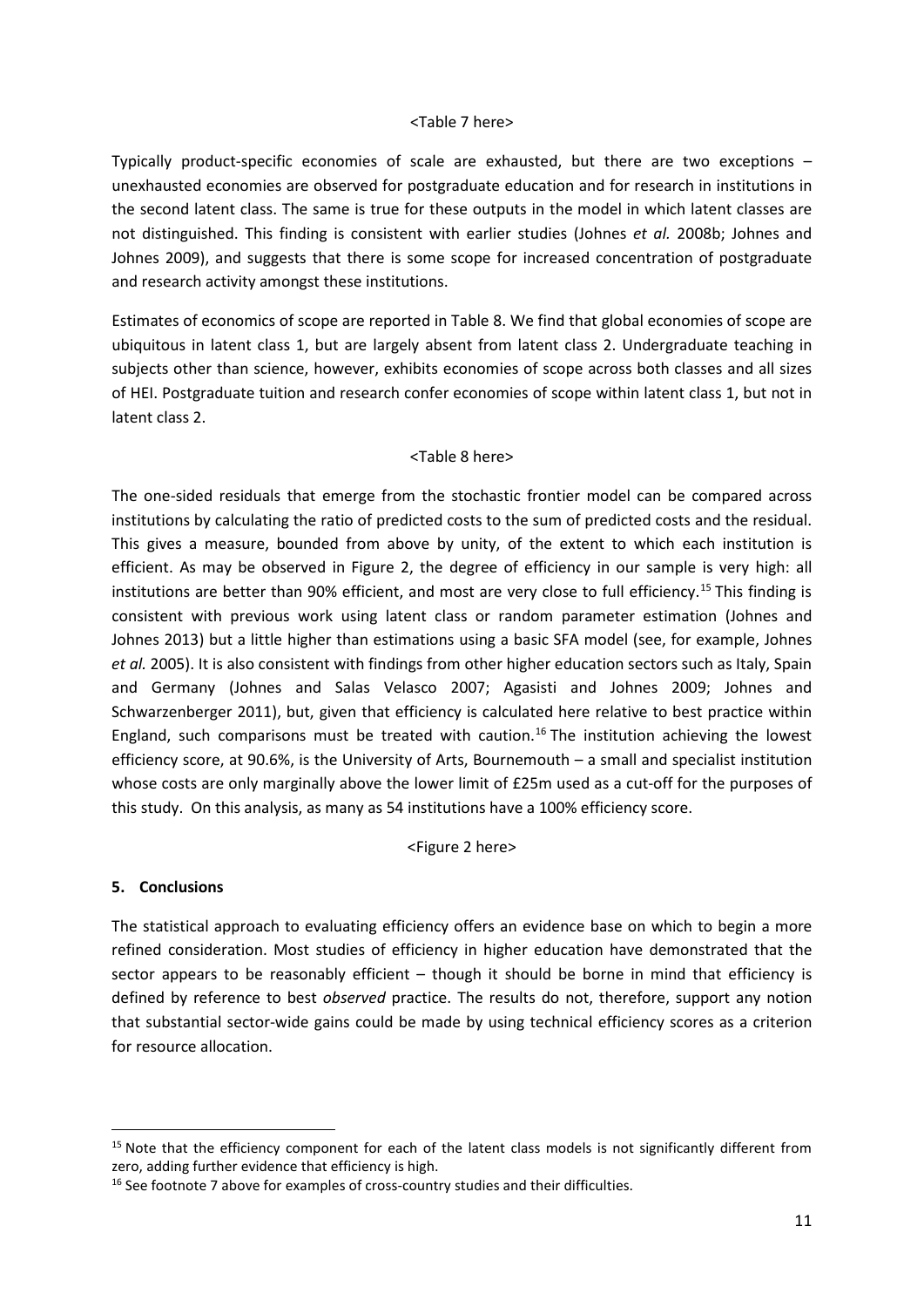Our findings on the returns to scale and scope suggest, however, that gains would be possible by further concentrating postgraduate and research activity in institutions in latent class 2 – the class that contains a preponderance of larger research intensive universities and of small, specialist institutions. It should, however, be noted that postgraduates and research confer economies of scope within institutions in latent class 1. Any gains from increased concentration of provision at this level in latent class 2 need to be balanced against the reduced opportunity for synergy in latent class 1 institutions.

That said, efficiency is a slippery concept. A user of the results of a statistical analysis may deem some characteristics of institutions, but not others, to be legitimate explanations of cost variations. This issue is further complicated by the fact that some of the characteristics that influence costs can be measured whereas others cannot. By using latent class modelling, both observable and (some) unobservable characteristics can be allowed for in the calculation of an efficiency score.

Statistical analysis therefore takes us forward in producing measures of efficiency as well as enhancing our understanding of the technology underpinning costs. In so doing, it provides institutions with information likely to be useful as a starting point for benchmarking exercises, and by promoting the dissemination of good practice can lead to further improvement.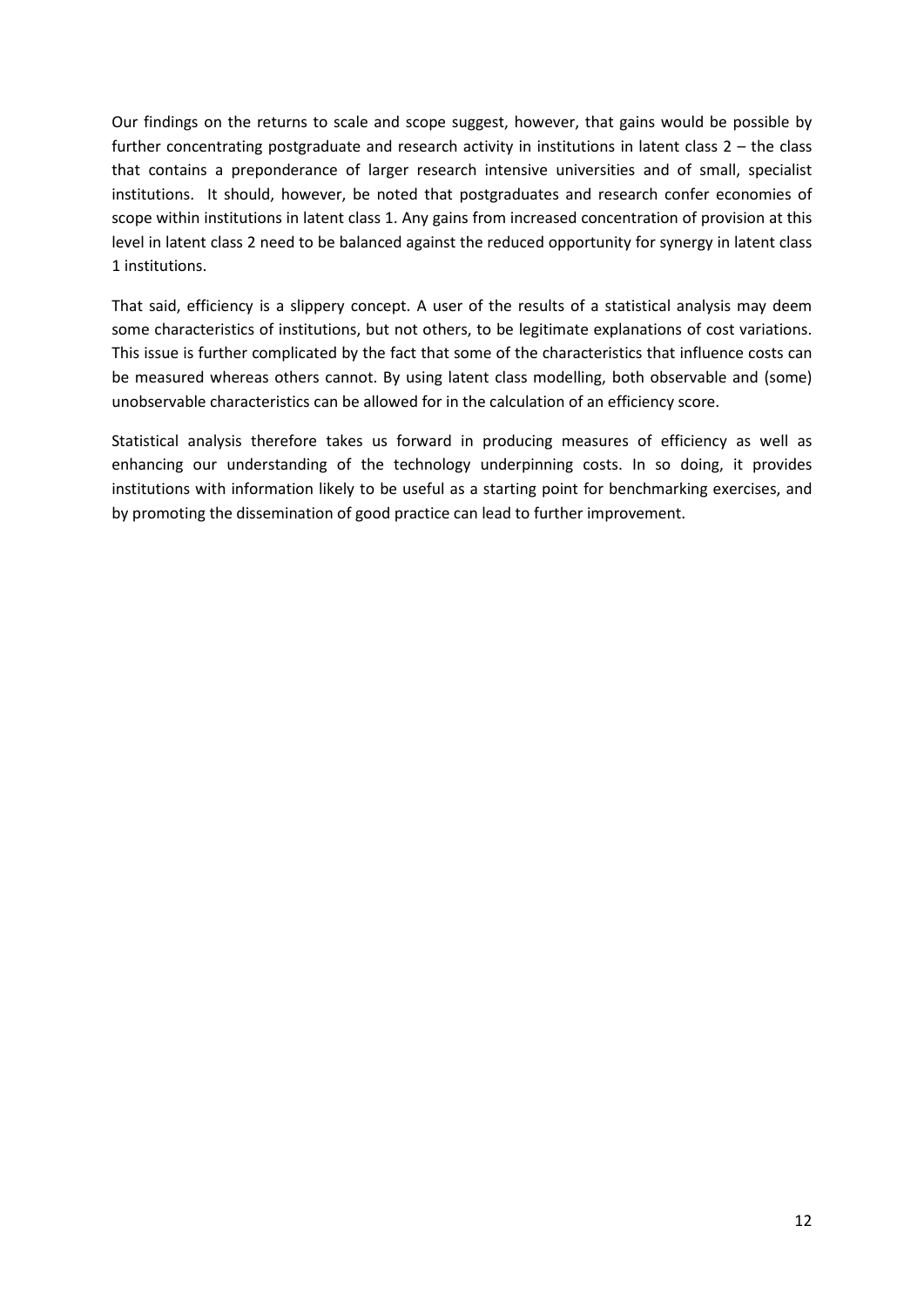

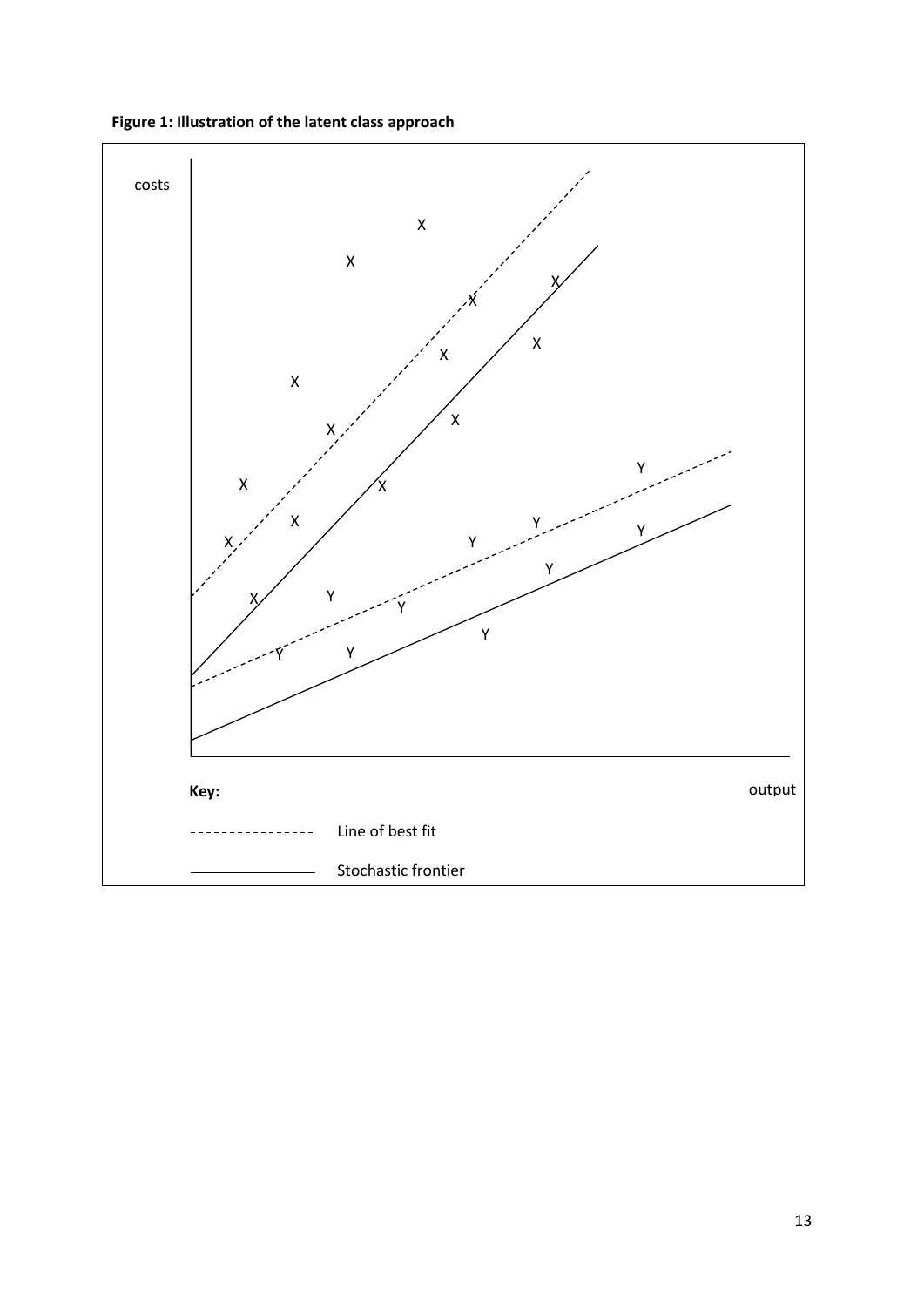Figure 2: Distribution of efficiency scores

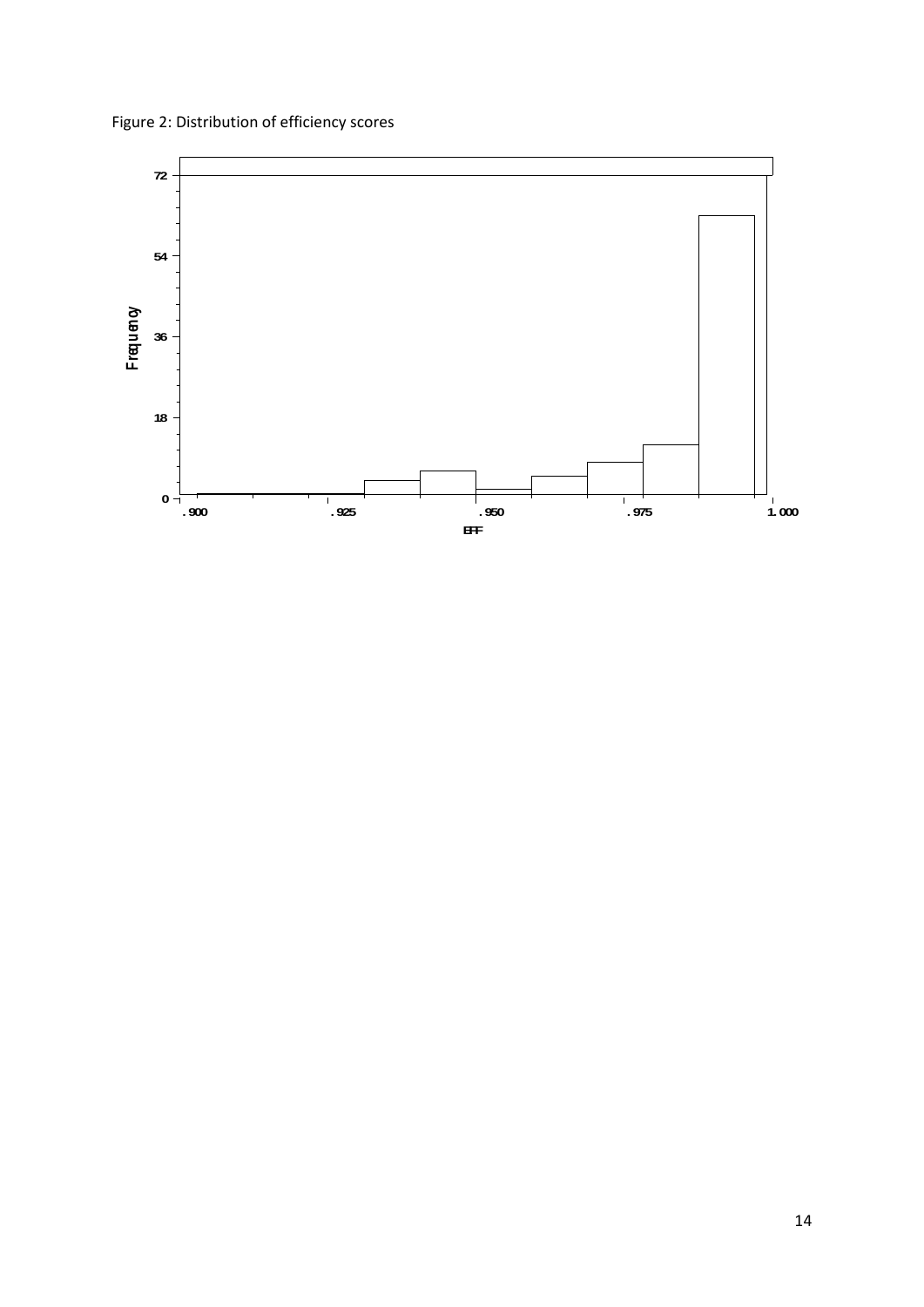## **Table 1: Evaluating economies of scale and scope**

|                              | Ray/global                                                                                                                                                                    | <b>Product-specific</b>                                                                                                                                                                                                             |
|------------------------------|-------------------------------------------------------------------------------------------------------------------------------------------------------------------------------|-------------------------------------------------------------------------------------------------------------------------------------------------------------------------------------------------------------------------------------|
| <b>Economies</b><br>of scale | $S_R = \frac{C(y)}{\sum_i y_i C_i(v)}$                                                                                                                                        | $S_i(y) = AIC(y_i)/C_i(y)$                                                                                                                                                                                                          |
| <b>Implication</b>           | If $S_R > 1$ ( $S_R < 1$ ) then we have ray<br>economies (diseconomies) of scale.                                                                                             | If $S_i(y) > 0$ ( $S_i(y) < 0$ ) then there are<br>product-specific economies (diseconomies)<br>of scale for output i.                                                                                                              |
| <b>Economies</b><br>of scope | $S_G = \left  \sum C(y_i) - C(y) \right  / C(y)$                                                                                                                              | $SC_i = \left  \sum C(y_i) + C(y_{n-i}) - C(y) \right  / C(y)$                                                                                                                                                                      |
| Implication                  | If $S_G > 0$ ( $S_G < 0$ ) then we observe global<br>economies (diseconomies) of scope from<br>producing all the outputs together rather<br>than each one in a separate firm. | If $SC_i > 0$ ( $SC_i < 0$ ) then there are product-<br>specific economies (diseconomies) of scope<br>for output <i>i</i> suggesting that there are cost<br>savings (dissavings) from producing this<br>output with all the others. |

Where  $C(y)$  is the total cost of producing the output vector y;  $C_i(y)$  is the marginal cost of producing the *i*th output; the average incremental cost of output *i* is  $AIC(y_i) = [C(y_n) - C(y_{n-i})]/y_i$ ;  $C(y_n)$  is the total cost of producing all the outputs at the levels in vector y;  $C(y_{n-i})$  is the total cost of producing all outputs at the levels in vector y except for output i which is set to zero;  $C(y_i)$  is the cost of producing output i in a separate firm at the same level as in the output vector  $y$ .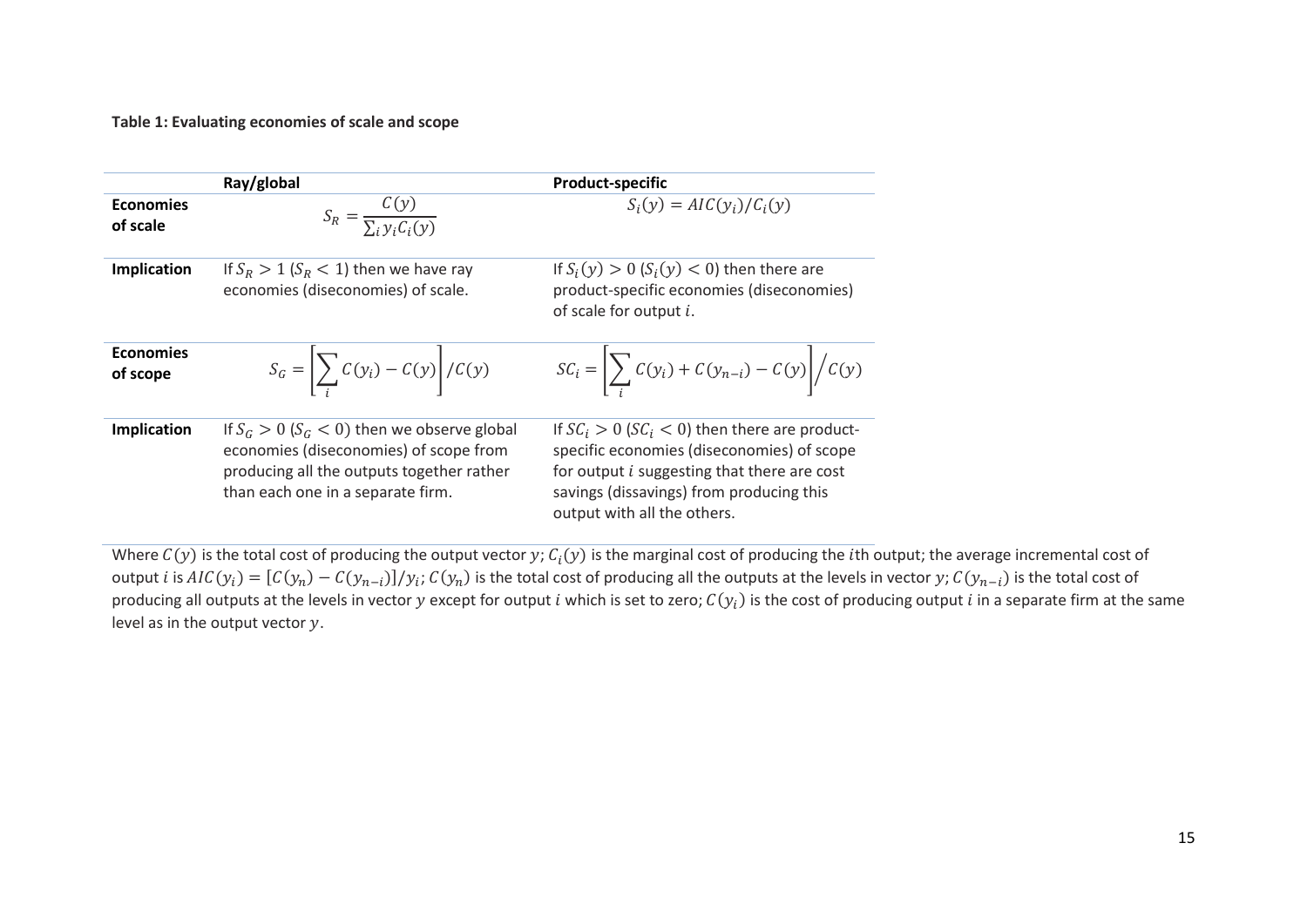## **Table 2: Data Definitions**

| Variable name            | Definition                                                                                                                                                                                                                                                                                                                                                                                                                                                                                                                                                                                                              | Units                      |  |  |  |  |
|--------------------------|-------------------------------------------------------------------------------------------------------------------------------------------------------------------------------------------------------------------------------------------------------------------------------------------------------------------------------------------------------------------------------------------------------------------------------------------------------------------------------------------------------------------------------------------------------------------------------------------------------------------------|----------------------------|--|--|--|--|
| Dependent variable       |                                                                                                                                                                                                                                                                                                                                                                                                                                                                                                                                                                                                                         |                            |  |  |  |  |
| <b>COST</b>              | Total expenditure minus expenditure on residences and catering<br>operations                                                                                                                                                                                                                                                                                                                                                                                                                                                                                                                                            |                            |  |  |  |  |
| Undergraduate teaching   |                                                                                                                                                                                                                                                                                                                                                                                                                                                                                                                                                                                                                         |                            |  |  |  |  |
| <b>UGS</b><br><b>UGA</b> | Undergraduate students (first degree and other) in sciences (medicine<br>and dentistry, subjects allied to medicine, biological sciences, veterinary<br>science, agriculture and related subjects, physical sciences, mathematical<br>sciences, computer science, engineering and technology, and<br>architecture, building and planning)<br>Undergraduate students (first degree and other) in all other subjects<br>(social studies, law, business and administrative studies, mass<br>communications and documentation, languages, historical and<br>philosophical studies, creative arts and design, and education) | <b>FTEs</b><br><b>FTEs</b> |  |  |  |  |
| Postgraduate teaching    |                                                                                                                                                                                                                                                                                                                                                                                                                                                                                                                                                                                                                         |                            |  |  |  |  |
| <b>PG</b>                | Postgraduate students in all subjects                                                                                                                                                                                                                                                                                                                                                                                                                                                                                                                                                                                   | <b>FTEs</b>                |  |  |  |  |
| Research                 |                                                                                                                                                                                                                                                                                                                                                                                                                                                                                                                                                                                                                         |                            |  |  |  |  |
| <b>RES</b>               | HEFCE R plus income from research grants and contracts                                                                                                                                                                                                                                                                                                                                                                                                                                                                                                                                                                  | £000s                      |  |  |  |  |
| Input prices             |                                                                                                                                                                                                                                                                                                                                                                                                                                                                                                                                                                                                                         |                            |  |  |  |  |
| <b>WAGE</b>              | The residual from a hedonic wage function i.e. a regression of institutions'<br>salary costs against a vector of variables describing the numbers of staff<br>in each of ten age groups                                                                                                                                                                                                                                                                                                                                                                                                                                 | £                          |  |  |  |  |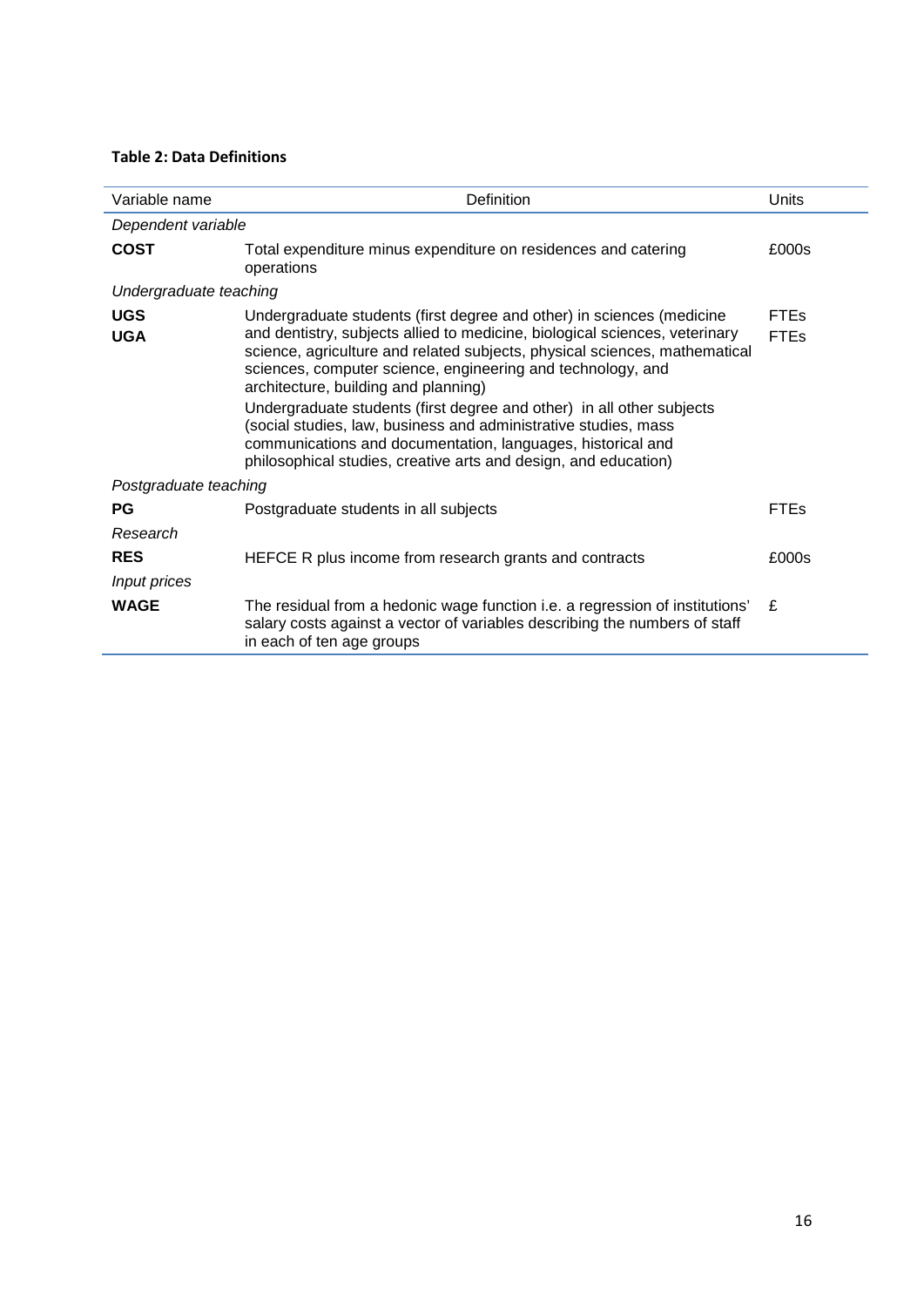**Table 3: Latent class stochastic frontier quadratic cost functions**

|                                      | <b>SFA</b>  | <b>SFA Latent class 1</b> | <b>SFA Latent class 2</b> |
|--------------------------------------|-------------|---------------------------|---------------------------|
| <b>Constant</b>                      | $-8.296$    | 36.179                    | 5.526                     |
|                                      | (6.99)      | (573x10 <sup>5</sup> )    | (5.36)                    |
| Undergraduates: non-science (UGA)    | $4.727**$   | 1.990                     | 4.553*                    |
|                                      | (2.27)      | (4.93)                    | (2.45)                    |
| <b>Undergraduates: science (UGS)</b> | 8.020 ***   | 5.065                     | 4.067                     |
|                                      | (2.25)      | (6.05)                    | (2.59)                    |
| Postgraduates (PG)                   | 27.030***   | 16.450                    | 19.118***                 |
|                                      | (4.60)      | (18.03)                   | (7.38)                    |
| <b>Research (RES)</b>                | $1.877***$  | $2.365**$                 | $1.664***$                |
|                                      | (0.18)      | (1.09)                    | (0.21)                    |
| UGA2                                 | $-0.069$    | 0.217                     | 0.023                     |
|                                      | (0.31)      | (0.76)                    | (0.31)                    |
| UGS2                                 | $0.768*$    | 0.003                     | 0.498                     |
|                                      | (0.40)      | (1.14)                    | (0.49)                    |
| PG <sub>2</sub>                      | $-1.252$    | 2.592                     | $-3.653$                  |
|                                      | (1.33)      | (4.32)                    | (3.55)                    |
| RES2                                 | $-0.007***$ | 0.004                     | $-0.008**$                |
|                                      | (0.00)      | (0.01)                    | (0.00)                    |
| UGA*UGS                              | $-0.616$    | 0.014                     | $-0.220$                  |
|                                      | (0.63)      | (1.51)                    | (0.57)                    |
| UGA*PG                               | 2.014       | $-1.199$                  | 0.622                     |
|                                      | (1.53)      | (4.28)                    | (1.93)                    |
| UGA*RES                              | $-0.084$    | 0.176                     | $-0.061$                  |
|                                      | (0.05)      | (0.22)                    | (0.07)                    |
| UGS*PG                               | $-2.840**$  | 0.843                     | 0.893                     |
|                                      | (1.17)      | (3.29)                    | (1.52)                    |
| UGS*RES                              | $0.118***$  | $-0.025$                  | 0.005                     |
|                                      | (0.05)      | (0.17)                    | (0.08)                    |
| <b>PG*RES</b>                        | $0.224**$   | $-0.284$                  | $0.398*$                  |
|                                      | (0.10)      | (0.43)                    | (0.22)                    |
| <b>Hedonic wage costs</b>            | $0.507*$    | $0.797*$                  | 0.222                     |
|                                      | (0.27)      | (0.48)                    | (0.31)                    |
| Log likelihood                       | $-441.03$   |                           | $-407.88$                 |

Note: standard errors in parentheses; \*\*\*,\*\*,\* denote significance respectively at 1, 5 and 10% respectively.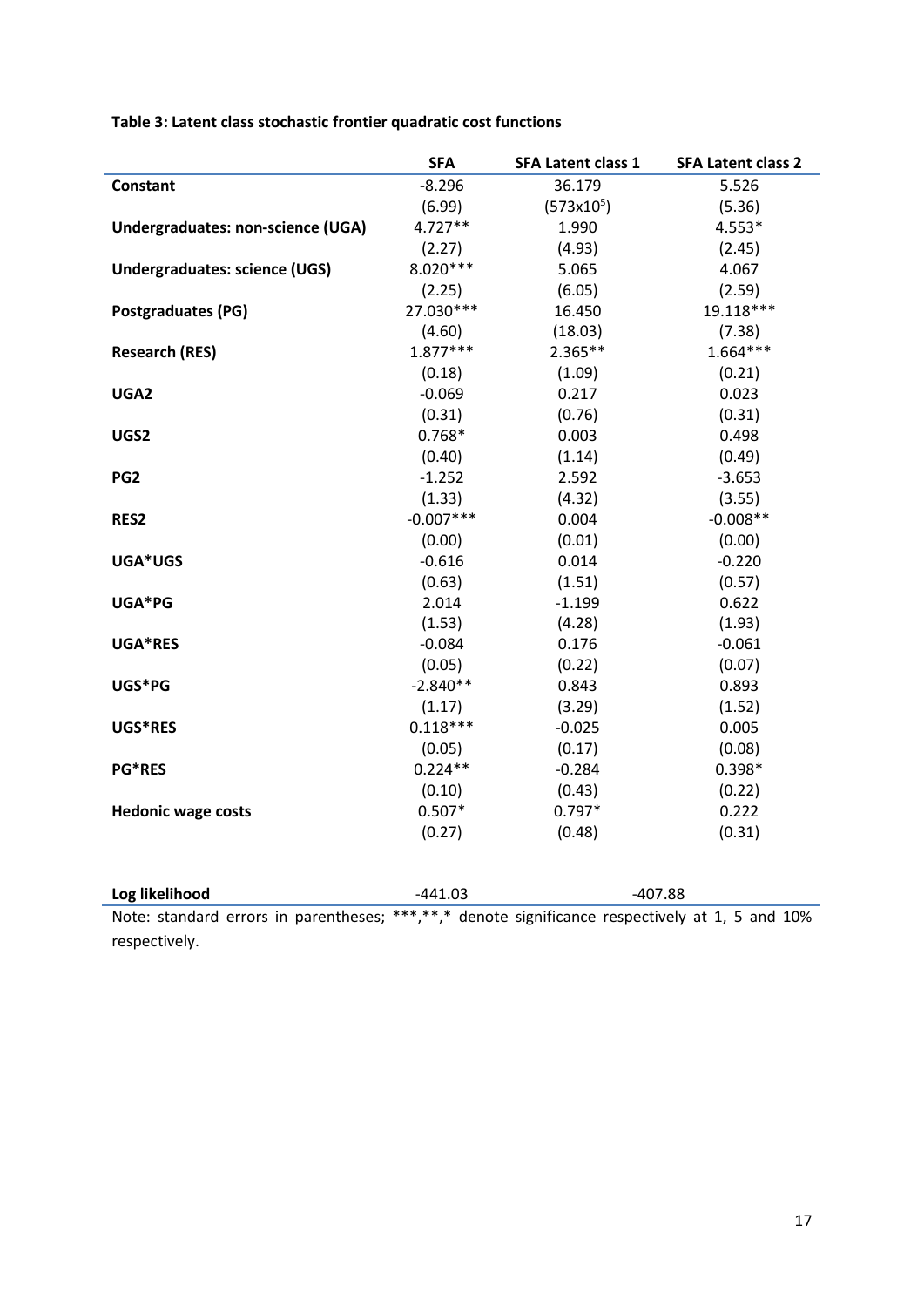**Table 4: Descriptive statistics of variables, by latent class**

|                        | Latent class 1 |           | Latent class 2 |           |
|------------------------|----------------|-----------|----------------|-----------|
|                        | mean           | <b>SD</b> | mean           | <b>SD</b> |
| Cost                   | 193.443        | 123.661   | 184.298        | 205.650   |
| Undergraduates,        | 4.938          | 2.648     | 5.078          | 3.997     |
| science (thou)         |                |           |                |           |
| Undergraduates, other  | 6.029          | 2.955     | 5.819          | 3.530     |
| (thou)                 |                |           |                |           |
| Postgraduates (thou)   | 2.579          | 1.410     | 2.536          | 2.465     |
| <b>Research (mill)</b> | 23.045         | 43.774    | 28.784         | 58.878    |
| Number in class        | 54             |           | 49             |           |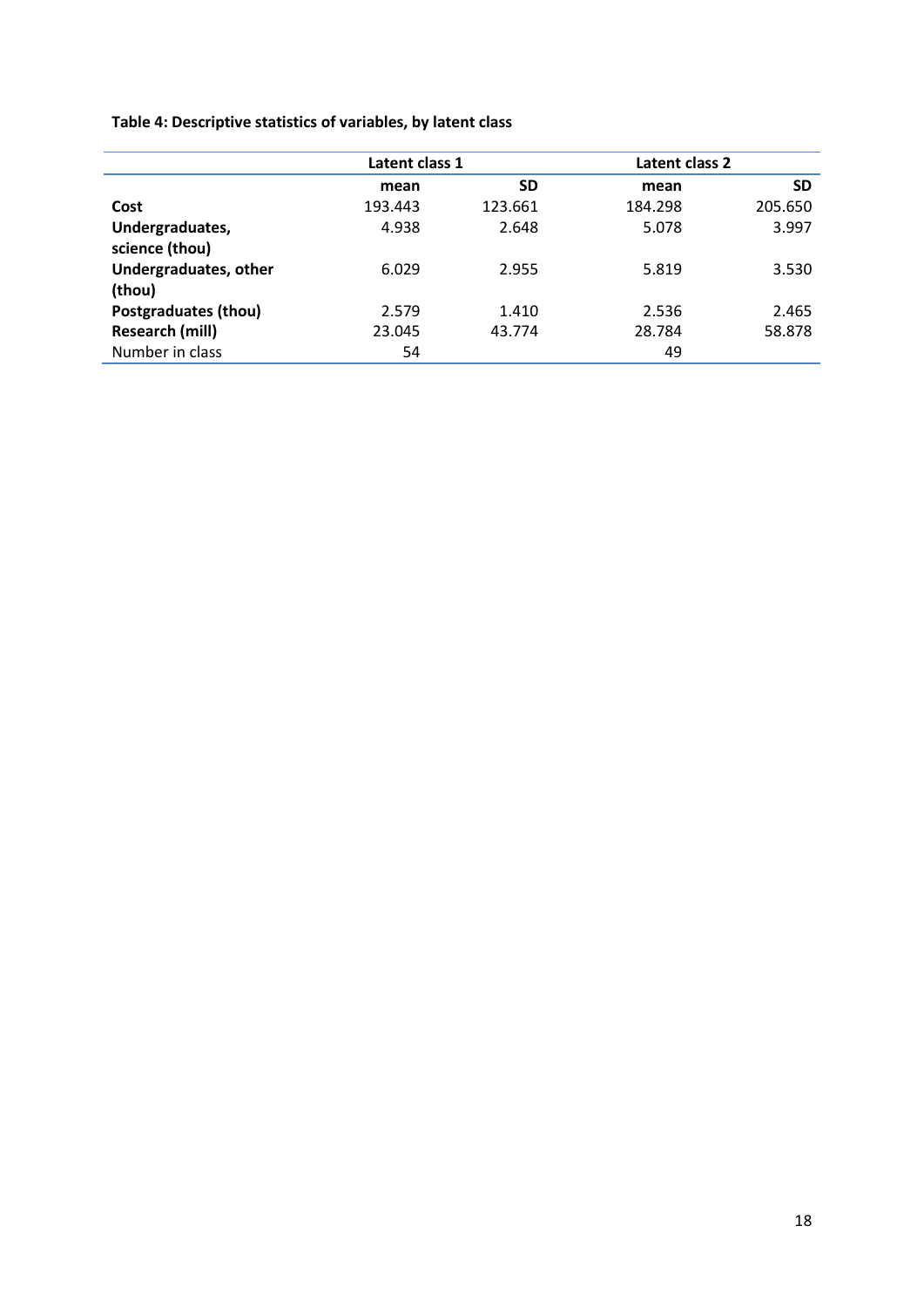#### **Table 5: Latent class membership, ranked within each class from highest to lowest total cost**

|                            | <b>Latent Class 1</b>         |                                  |
|----------------------------|-------------------------------|----------------------------------|
| >E200K                     | £100K-£200K                   | <£100K                           |
| <b>Imperial College</b>    | Lancaster                     | Northampton                      |
| Liverpool                  | City                          | Southampton Solent               |
| Southampton                | Surrey                        | St George's Hospital             |
| <b>Bristol</b>             | Nottingham Trent              | SOAS                             |
| Warwick                    | <b>Sussex</b>                 | West London                      |
| Queen Mary College         | Kent                          | Royal Veterinary College         |
| Exeter                     | <b>Bath</b>                   | University for the Creative Arts |
| York                       | Portsmouth                    | Falmouth                         |
| Durham                     | Anglia Ruskin                 |                                  |
| Leicester                  | Salford                       |                                  |
| Reading                    | Middlesex                     |                                  |
| Sheffield Hallam           | <b>Brunel</b>                 |                                  |
| London School of Economics | Hull                          |                                  |
| East Anglia                | Brighton                      |                                  |
| Northumbria                |                               |                                  |
|                            | Westminster                   |                                  |
| Hertfordshire              | De Montfort                   |                                  |
|                            | Wolverhampton                 |                                  |
|                            | Cranfield                     |                                  |
|                            | East London                   |                                  |
|                            | Oxford Brookes                |                                  |
|                            | <b>Bradford</b>               |                                  |
|                            | South Bank                    |                                  |
|                            | Sunderland                    |                                  |
|                            | Derby                         |                                  |
|                            | Royal Holloway and Bedford    |                                  |
|                            | Huddersfield                  |                                  |
|                            | London Metropolitan           |                                  |
|                            | Keele                         |                                  |
|                            | London Business School        |                                  |
|                            | Lincoln                       |                                  |
|                            | <b>Latent Class 2</b>         |                                  |
| >E200K                     | £100K-£200K                   | <£100K                           |
| University College London  | Central Lancashire            | <b>Birkbeck</b>                  |
| Manchester                 | Kingston                      | Edge Hill                        |
| King's College             | Greenwich                     | Institute of Cancer Research     |
|                            | Liverpool John Moores         | Chester                          |
| Nottingham                 | Leeds Beckett                 |                                  |
| Leeds                      |                               | Goldsmiths                       |
| Sheffield                  | <b>Birmingham City</b>        | Roehampton                       |
| Birmingham                 | Essex                         | Institute of Education           |
| Newcastle-upon-Tyne        | London Sch Hygiene & Trop Med | Worcester                        |
| Plymouth                   | Bournemouth                   | Gloucestershire                  |
| Manchester Metropolitan    | Bedfordshire                  | Cumbria                          |
| Coventry                   | Staffordshire                 | <b>Buckinghamshire New</b>       |
| Loughborough               | Teesside                      | <b>Bath Spa</b>                  |
| West of England            | Aston                         | Winchester                       |
|                            | Canterbury Christ Church      | Liverpool Hope                   |
|                            |                               | York St John                     |
|                            |                               | Chichester                       |
|                            |                               | Bolton                           |
|                            |                               |                                  |
|                            |                               | Royal College of Art             |
|                            |                               | University College Birmingham    |
|                            |                               | St Mary's Twickenham             |
|                            |                               | Harper Adams                     |
|                            |                               | Arts University Bournemouth      |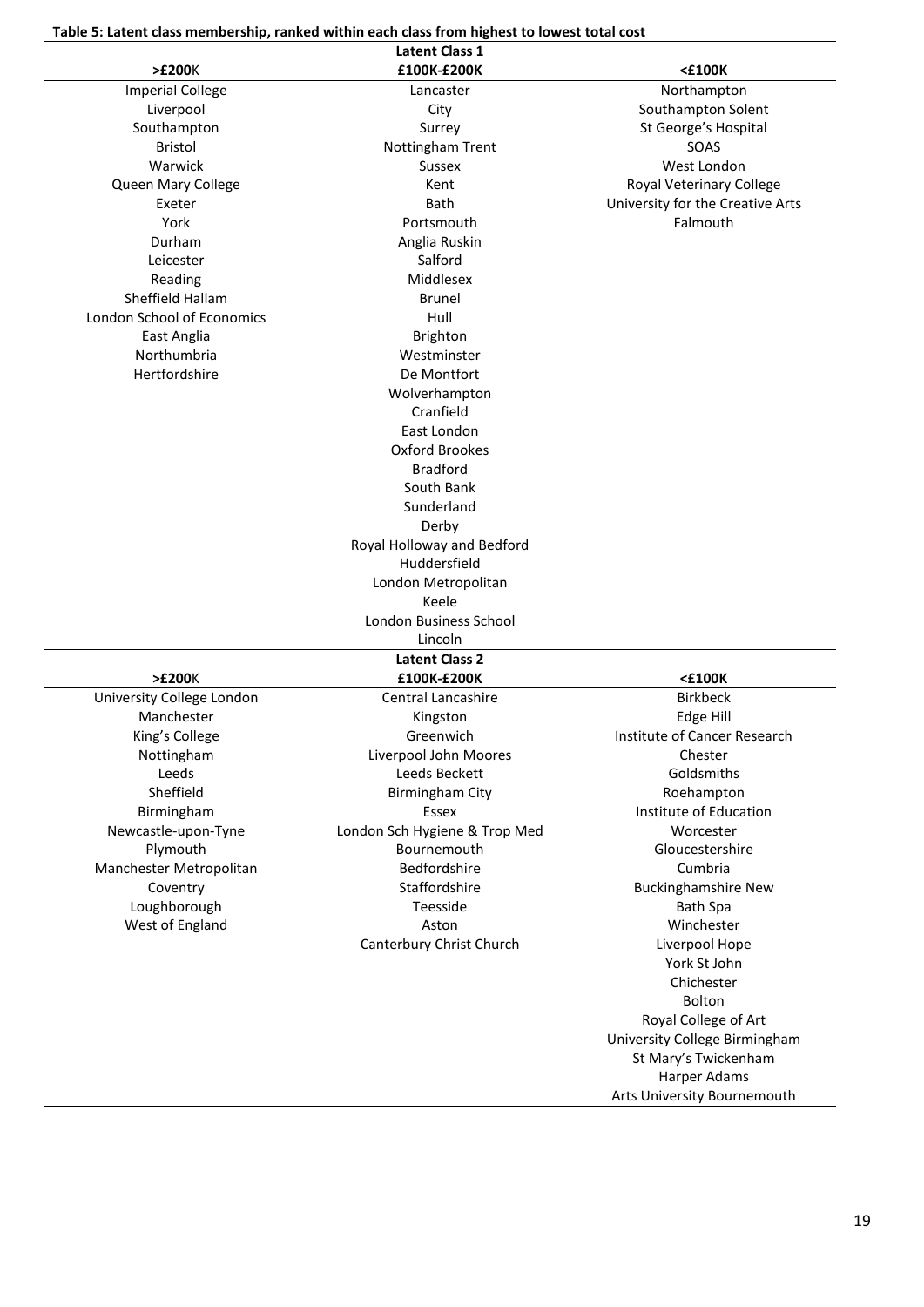|                            | <b>SFA</b> | <b>SFA Latent class 1</b> |        |             |       | <b>SFA Latent class 2</b> |             |
|----------------------------|------------|---------------------------|--------|-------------|-------|---------------------------|-------------|
|                            | Mean       | Mean                      | 2*Mean | $0.5*$ Mean | Mean  | 2*Mean                    | $0.5*$ Mean |
| Undergraduate sciences     | 4000       | 6763                      | 8461   | 5914        | 7726  | 11386                     | 5896        |
| <b>Undergraduate other</b> | 4232       | 4337                      | 6684   | 3164        | 3401  | 2250                      | 3977        |
| Postgraduate               | 27322      | 13533                     | 10616  | 14992       | 29474 | 39830                     | 24296       |
| Research                   | 2.36       | 2.67                      | 2.97   | 2.52        | 2.11  | 2.56                      | 1.89        |

**Table 6: Estimates of Average Incremental Costs (AICs) at various levels of output by latent classes**

**Table 7: Estimates of returns to scale at various levels of output by latent classes**

|                            | <b>SFA</b>  | <b>SFA Latent class 1</b> |           |             | <b>SFA Latent class 2</b> |        |             |
|----------------------------|-------------|---------------------------|-----------|-------------|---------------------------|--------|-------------|
|                            | <b>Mean</b> | <b>Mean</b>               | $2*$ Mean | $0.5*$ Mean | Mean                      | 2*Mean | $0.5*$ Mean |
| Undergraduate sciences     | 0.51        | 1.00                      | 1.00      | 1.00        | 0.75                      | 0.69   | 0.82        |
| <b>Undergraduate other</b> | 1.11        | 0.77                      | 0.72      | 0.83        | 0.96                      | 0.89   | 0.98        |
| Postgraduate               | 1.13        | 0.67                      | 0.44      | 0.82        | 1.46                      | 1.87   | 1.24        |
| Research                   | 1.08        | 0.97                      | 0.94      | 0.98        | 1.13                      | 1.23   | 1.07        |
| Ray returns                | 0.97        | 1.06                      | 0.86      | 1.38        | 0.94                      | 0.85   | 1.02        |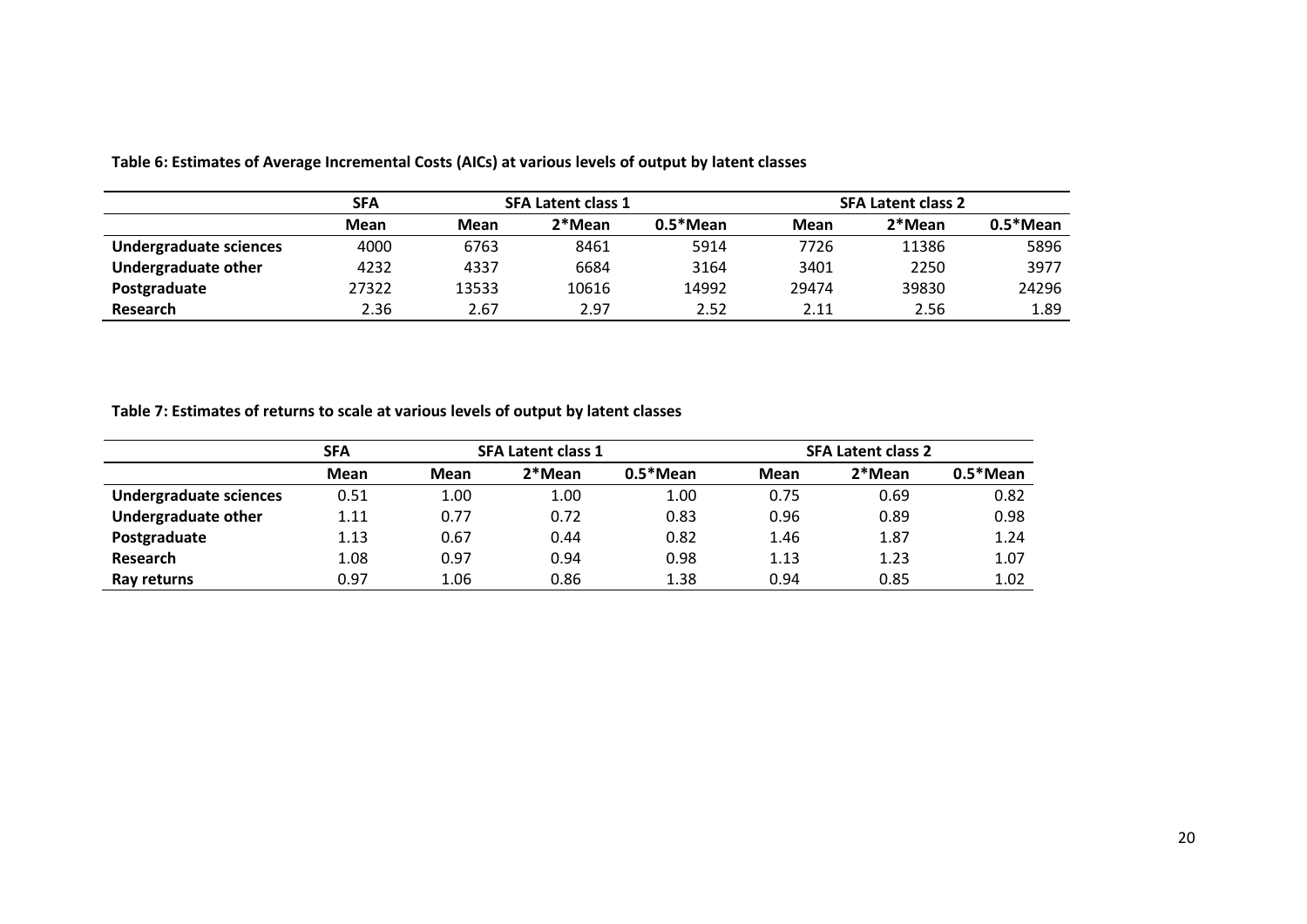|                               | <b>SFA</b>  |      | <b>SFA Latent class 1</b> |             |             | <b>SFA Latent class 2</b> |             |
|-------------------------------|-------------|------|---------------------------|-------------|-------------|---------------------------|-------------|
|                               | <b>Mean</b> | Mean | 2*Mean                    | $0.5*$ Mean | <b>Mean</b> | 2*Mean                    | $0.5*$ Mean |
| <b>Undergraduate sciences</b> | 0.23        | 0.14 | 0.01                      | 0.31        | $-0.00$     | $-0.05$                   | 0.05        |
| <b>Undergraduate other</b>    | 0.00        | 0.15 | 0.03                      | 0.32        | 0.08        | 0.10                      | 0.09        |
| Postgraduate                  | $-0.05$     | 0.31 | 0.33                      | 0.39        | $-0.27$     | $-0.53$                   | $-0.08$     |
| <b>Research</b>               | $-0.10$     | 0.16 | 0.04                      | 0.32        | $-0.17$     | $-0.35$                   | $-0.00$     |
| <b>Global returns</b>         | 0.04        | 0.57 | 0.29                      | 1.00        | $-0.10$     | $-0.33$                   | 0.10        |

**Table 8: Estimates of economies of scope at various levels of output by latent classes**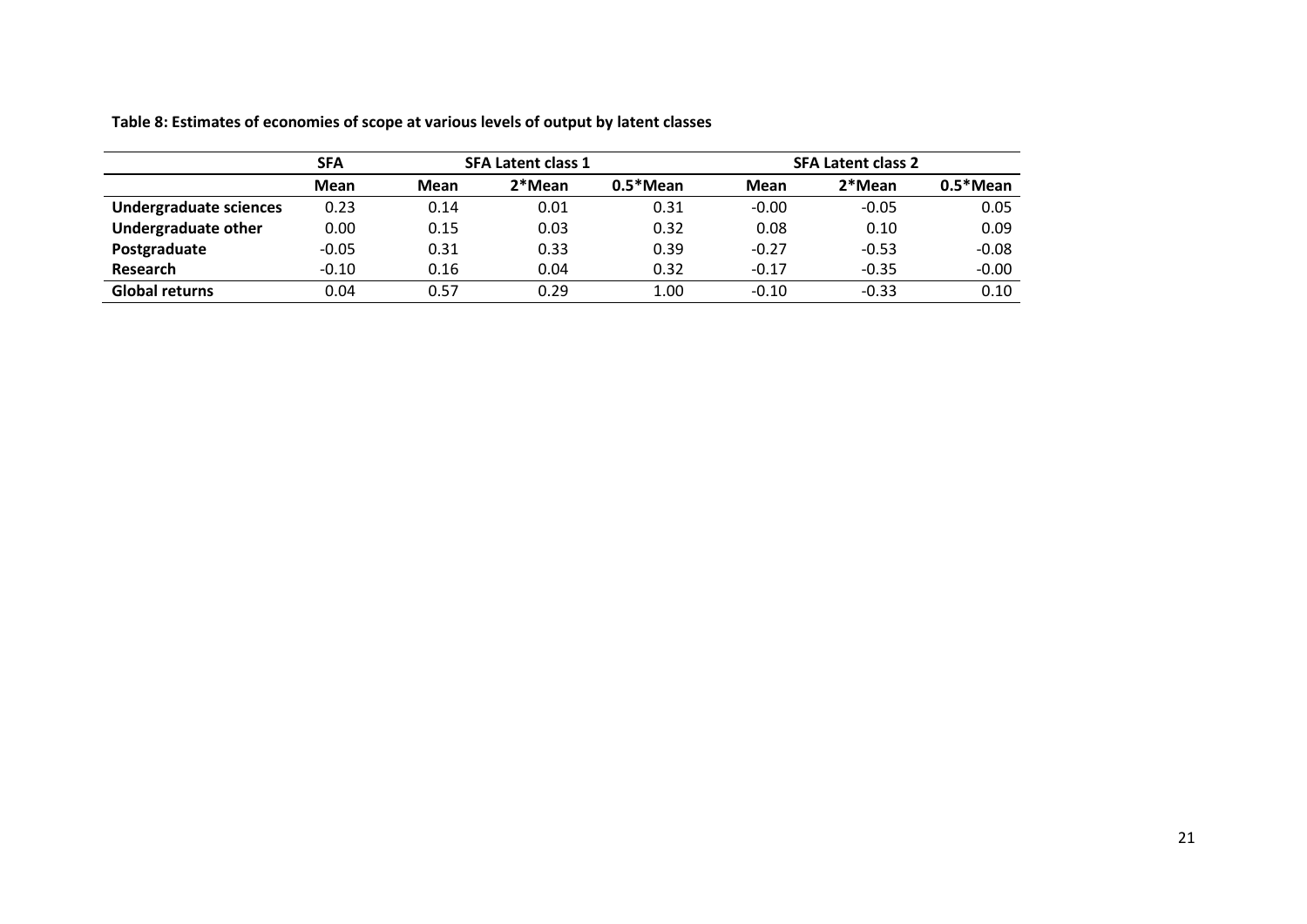### References

- <span id="page-22-16"></span>Abbott, M. and H. Doucouliagos (2003). 'The efficiency of Australian universities: a data envelopment analysis.' *Economics of Education Review* 22: 89-97.
- <span id="page-22-20"></span>Agasisti, T. (2011). 'Performances and spending efficiency in higher education: A European comparison through non-parametrics approaches.' *Education Economics* 19(2): 199-224.
- <span id="page-22-21"></span>Agasisti, T. and C. Haelermans (2015). 'Comparing efficiency of public universities among European countries: Different incentives lead to different performances.' *Higher Education Quarterly*: n/a-n/a.
- <span id="page-22-17"></span>Agasisti, T. and G. Johnes (2009). 'Beyond frontiers: Comparing the efficiency of higher education decsion-making units across more than one country.' *Education Economics* 17(1): 59-79.
- <span id="page-22-1"></span>Agasisti, T. and G. Johnes (2010). 'Heterogeneity and the evaluation of efficiency: The case of Italian universities.' *Applied Economics* 42(11): 1365-1376.
- <span id="page-22-0"></span>Agasisti, T. and G. Johnes (2015). 'Efficiency, costs, rankings and heterogeneity: The case of US higher education.' *Studies in Higher Education* 40(1): 60-82.
- <span id="page-22-19"></span>Agasisti, T. and C. Pérez-Esparrells (2010). 'Comparing efficiency in a cross-country perspective: the case of Italian and Spanish state universities ' *Higher Edcuation* 59(1): 85-103.
- <span id="page-22-8"></span>Agasisti, T. and C. Salerno (2007). 'Assessing the cost efficiency of Italian universities.' *Education Economics* 15(4): 455-471.
- <span id="page-22-10"></span>Aigner, D., C. A. K. Lovell and P. Schmidt (1977). 'Formulation and estimation of stochastic frontier production models.' *Journal of Econometrics* 6: 21-37.
- <span id="page-22-9"></span>Baumol, W. J., J. C. Panzar and R. D. Willig (1982). *Contestable Markets and the Theory of Industry Structure*. London, Harcourt Brace Jovanovich.
- <span id="page-22-14"></span>Caves, D. W. and L. R. Christensen (1980). 'The relative efficiency of public and private firms in a competitive environment: The case of Canadian railroads.' *The Journal of Political Economy* 88(5): 958.
- <span id="page-22-11"></span>Charnes, A., W. W. Cooper and E. Rhodes (1978). 'Measuring the efficiency of decision making units.' *European Journal of Operational Research* 2(4): 429-444.
- <span id="page-22-12"></span>Charnes, A., W. W. Cooper and E. Rhodes (1979). 'Measuring the efficiency of decision making units: a short communication.' *European Journal of Operational Research* 3(4): 339.
- <span id="page-22-2"></span>Cohn, E., S. L. W. Rhine and M. C. Santos (1989). 'Institutions of higher education as multi-product firms: economies of scale and scope.' *Review of Economics and Statistics* 71(2): 284-290.
- <span id="page-22-13"></span>Farrell, M. (1957). 'The measurement of productive efficiency.' *Journal of the Royal Statistical Society Series A* 120(3): 253-281.
- <span id="page-22-15"></span>Fried, H. O., C. A. K. Lovell and S. S. Schmidt, Eds. (2008). *The Measurement of Productive Efficiency and Productivity Growth*. New York, Oxford University Press.
- <span id="page-22-3"></span>Glass, J. C., D. G. McKillop and N. S. Hyndman (1995a). 'The achievement of scale efficiency in UK universities: a multiple-input multiple-output analysis ' *Education Economics* 3(3): 249-263.
- <span id="page-22-4"></span>Glass, J. C., D. G. McKillop and N. S. Hyndman (1995b). 'Efficiency in the provision of university teaching and research: an empirical analysis of UK universities.' *Journal of Applied Econometrics* 10(1): 61-72.
- <span id="page-22-18"></span>Greene, W. (2005). 'Reconsidering heterogeneity in panel data estimators of the stochastic frontier model.' *Journal of Econometrics* 126: 269-303.
- <span id="page-22-7"></span>Hashimoto, K. and E. Cohn (1997). 'Economies of scale and scope in Japanese private universities.' *Education Economics* 5(2): 107-115.
- <span id="page-22-6"></span>Izadi, H., G. Johnes, R. Oskrochi and R. Crouchley (2002). 'Stochastic frontier estimation of a CES cost function: the case of higher education in Britain.' *Economics of Education Review* 21(1): 63- 71.
- <span id="page-22-5"></span>Johnes, G. (1996). 'Multi-product cost functions and the funding of tuition in UK universities.' *Applied Economics Letters* 3: 557-561.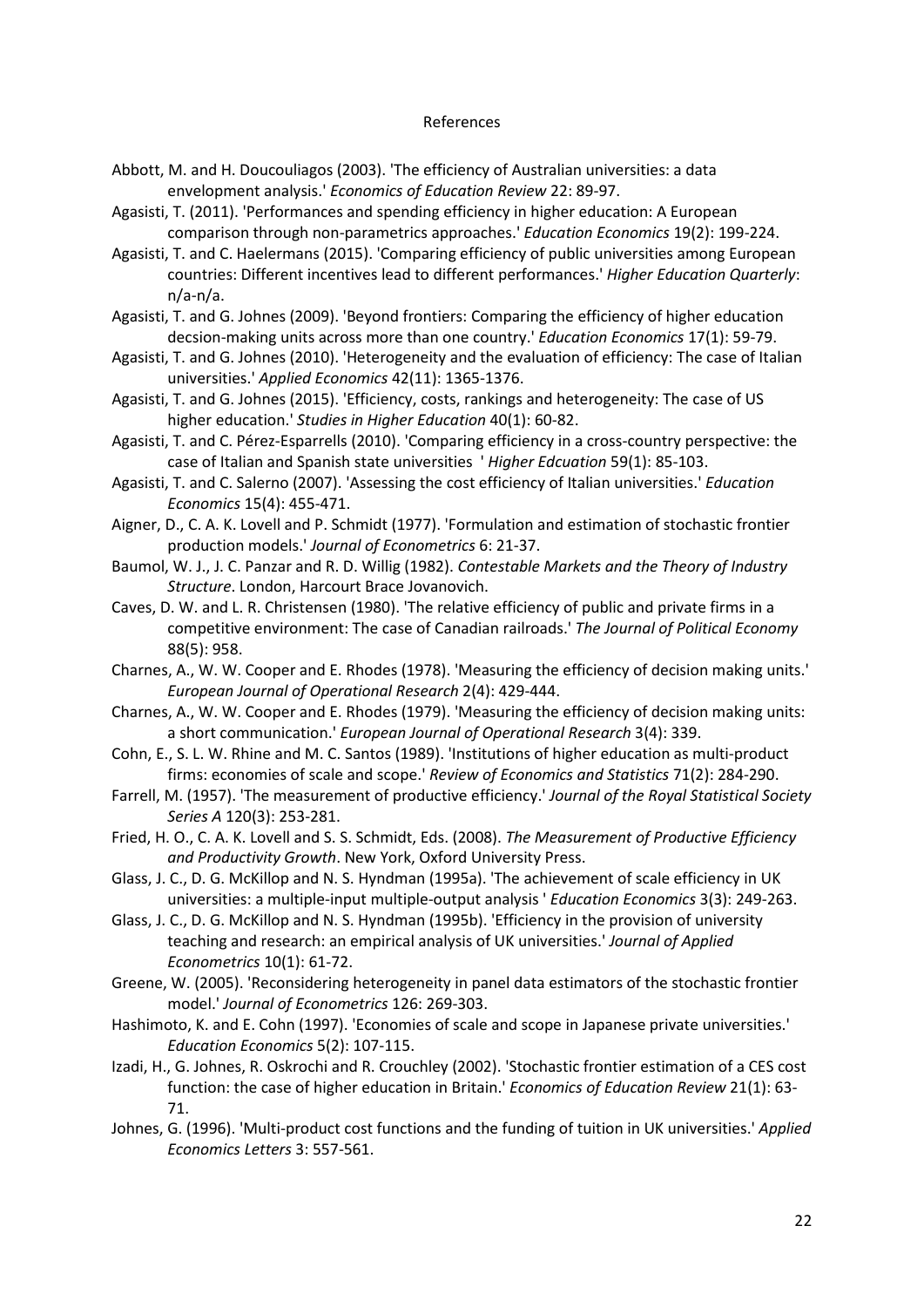- <span id="page-23-9"></span>Johnes, G. (1997). 'Costs and industrial structure in contemporary British higher education.' *Economic Journal* 107: 727-737.
- <span id="page-23-10"></span>Johnes, G. (1998). 'The costs of multi-product organisations and the heuristic evaluation of industrial structure.' *Socio-Economic Planning Sciences* 32(3): 199-209.
- <span id="page-23-14"></span>Johnes, G., A. S. Camanho and M. C. A. S. Portela (2008a). 'Assessing Efficiency Of Portuguese Universities Through Parametric And Non-Parametric Methods.' *Portuguese Journal of Management Studies* 13(1): 39-66.
- <span id="page-23-13"></span>Johnes, G. and J. Johnes (2009). 'Higher education institutions' costs and efficiency: taking the decomposition a further step.' *Economics of Education Review* 28(1): 107-113.
- <span id="page-23-12"></span>Johnes, G., J. Johnes and E. Thanassoulis (2008b). 'An analysis of costs in institutions of higher education in England.' *Studies in Higher Education* 33(5): 527-549.
- <span id="page-23-5"></span>Johnes, G., J. Johnes, E. Thanassoulis, P. Lenton and A. Emrouznejad (2005). *An Exploratory Analysis of the Cost Structure of Higher Education in England*. London, Department for Education and Skills, Research Report 641.
- <span id="page-23-1"></span>Johnes, G. and M. Salas Velasco (2007). 'The determinants of costs and efficiencies where producers are heterogeneous: the case of Spanish universities.' *Economics Bulletin* 4(15): 1-9.
- <span id="page-23-0"></span>Johnes, G. and A. Schwarzenberger (2011). 'Differences in cost structure and the evaluation of efficiency: The case of German universities.' *Education Economics* 19(5): 487-499.
- <span id="page-23-2"></span>Johnes, J. (1990). 'Unit costs: some explanations of the differences between UK universities.' *Applied Economics* 22(7): 853-862.
- <span id="page-23-4"></span>Johnes, J. (1996). 'Performance assessment in higher education in Britain.' *European Journal of Operational Research* 89: 18-33.
- <span id="page-23-6"></span>Johnes, J. (2008). 'Efficiency and productivity change in the English higher education sector from 1996/97 to 2004/05.' *The Manchester School* 76(6): 653-674.
- <span id="page-23-8"></span>Johnes, J. and G. Johnes (2013). *Effiicency in the Higher Education Sector: A Technical Exploration*. London, Department for Business Innovation and Skills.
- <span id="page-23-3"></span>Johnes, J. and J. Taylor (1990). *Performance Indicators in Higher Education*. Buckingham, Society for Rresearch into Higher Education and Open University Press.
- <span id="page-23-20"></span>Jondrow, J., C. A. K. Lovell, I. S. Materov and P. Schmidt (1982). 'On the estimation of technical inefficiency in the stochastic frontier production function model.' *Journal of Econometrics* 19(2-3): 233-238.
- <span id="page-23-17"></span>McMillan, M. L. and D. Datta (1998). 'The relative efficiencies of Canadian universities: A DEA perspective.' *Canadian Public Policy* 24(4): 485-511.
- <span id="page-23-11"></span>Stevens, P. A. (2005). 'A stochastic frontier analysis of English and Welsh universities.' *Education Economics* 13(4): 355-374.
- <span id="page-23-7"></span>Thanassoulis, E., M. Kortelainen, G. Johnes and J. Johnes (2011). 'Costs and efficiency of higher education institutions in England: A DEA analysis.' *Journal of the Operational Research Society* 62(7): 1282-1297.
- <span id="page-23-18"></span>Tsionas, E. G. (2002). 'Stochastic frontier models with random coefficients.' *Journal of Applied Econometrics* 17: 127-147.
- <span id="page-23-19"></span>van der Heijden, P. G. M., H. 't Hart and J. Dessens (1997). 'A parametric bootstrap procedure to perform statistical tests in a latent class analysis of anti-social behaviour'. *Applications of Latent Trait and Latent Class Models in the Social Sciences*. J. Rost and R. Langeheine (ed). New York, Waxman-Münster**:** pp196-208.
- <span id="page-23-16"></span>Verry, D. W. and B. Davies (1976). *University Costs and Outputs*. Amsterdam, Elsevier.
- <span id="page-23-15"></span>Verry, D. W. and P. R. G. Layard (1975). 'Cost functions for university teaching and research.' *Economic Journal* 85: 55-74.